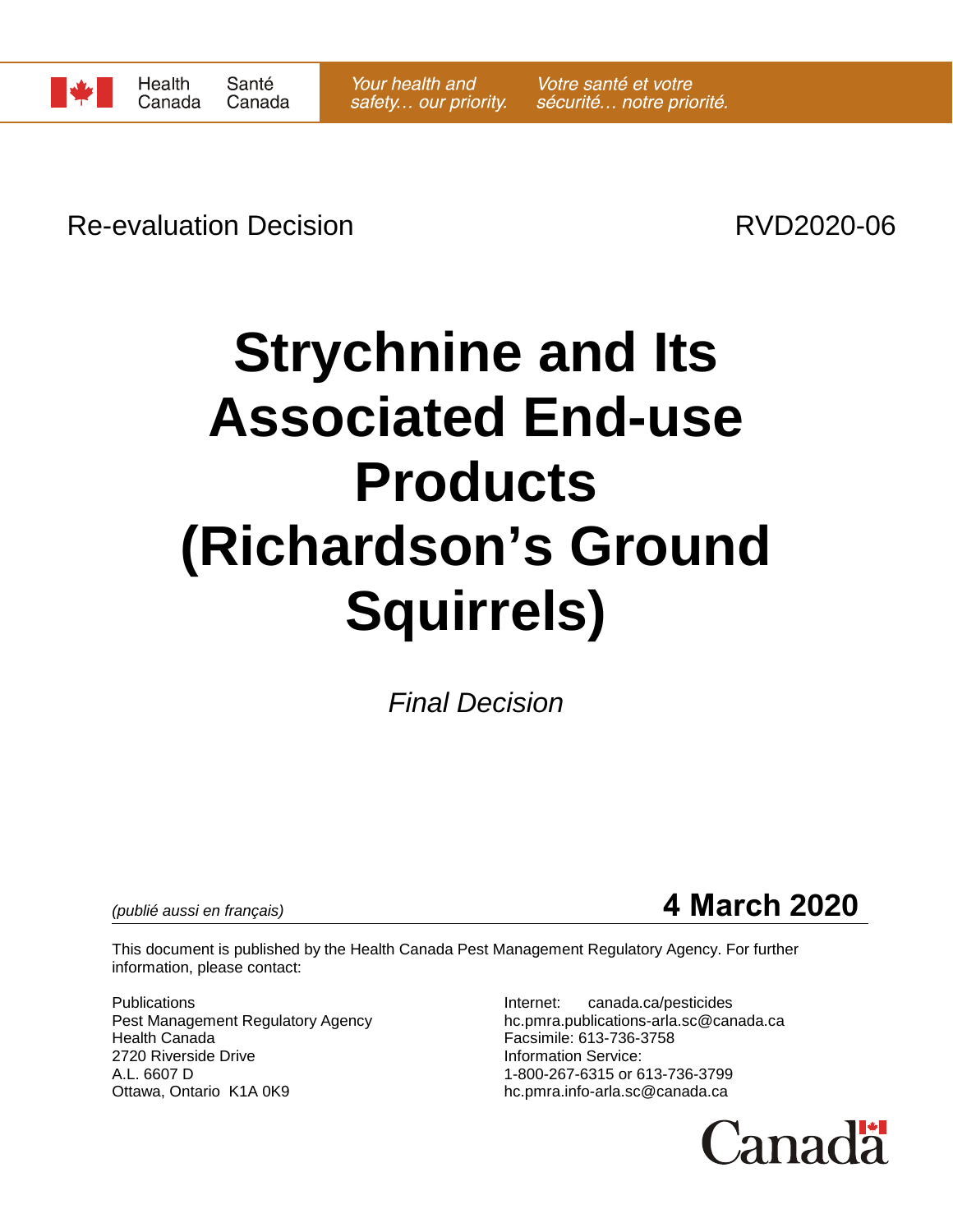ISSN: 1925-1017 (print) 1925-1025 (online)

Catalogue number: H113-28/2020-6E (print version) H113-28/2020-6E-PDF (PDF version)

#### **© Her Majesty the Queen in Right of Canada, as represented by the Minister of Health Canada, 2020**

All rights reserved. No part of this information (publication or product) may be reproduced or transmitted in any form or by any means, electronic, mechanical, photocopying, recording or otherwise, or stored in a retrieval system, without prior written permission of Health Canada, Ottawa, Ontario K1A 0K9.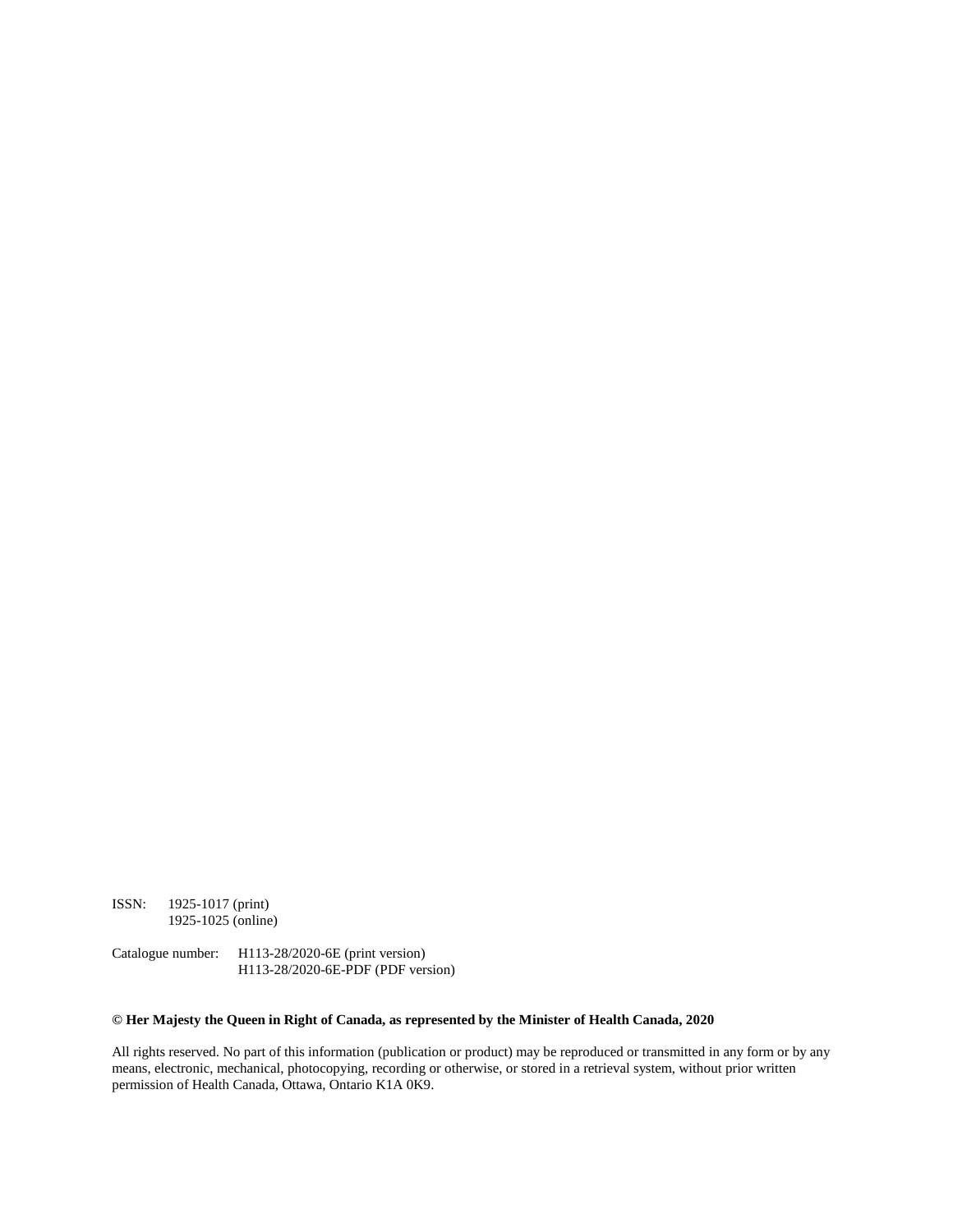# **Table of Contents**

| 1.0                                                                                                  |  |
|------------------------------------------------------------------------------------------------------|--|
| 1.1                                                                                                  |  |
| Results and Observations: Application of strychnine bait (0.4% in grain) in three<br>Table 1         |  |
| treatments (30-cm covered, 30-cm uncovered, and 1-m uncovered) to burrows in                         |  |
|                                                                                                      |  |
| 1.2                                                                                                  |  |
| Conclusion<br>2.0                                                                                    |  |
| Registered Strychnine Products (Richardson's Ground Squirrels in Canada <sup>1</sup> 7<br>Appendix I |  |
| Table 1                                                                                              |  |
| Table 2                                                                                              |  |
| Appendix $\Pi$                                                                                       |  |
| Appendix III                                                                                         |  |
| References Considered Following Publication of PRVD2018-13 19<br>Appendix IV                         |  |

 $\frac{1}{2}$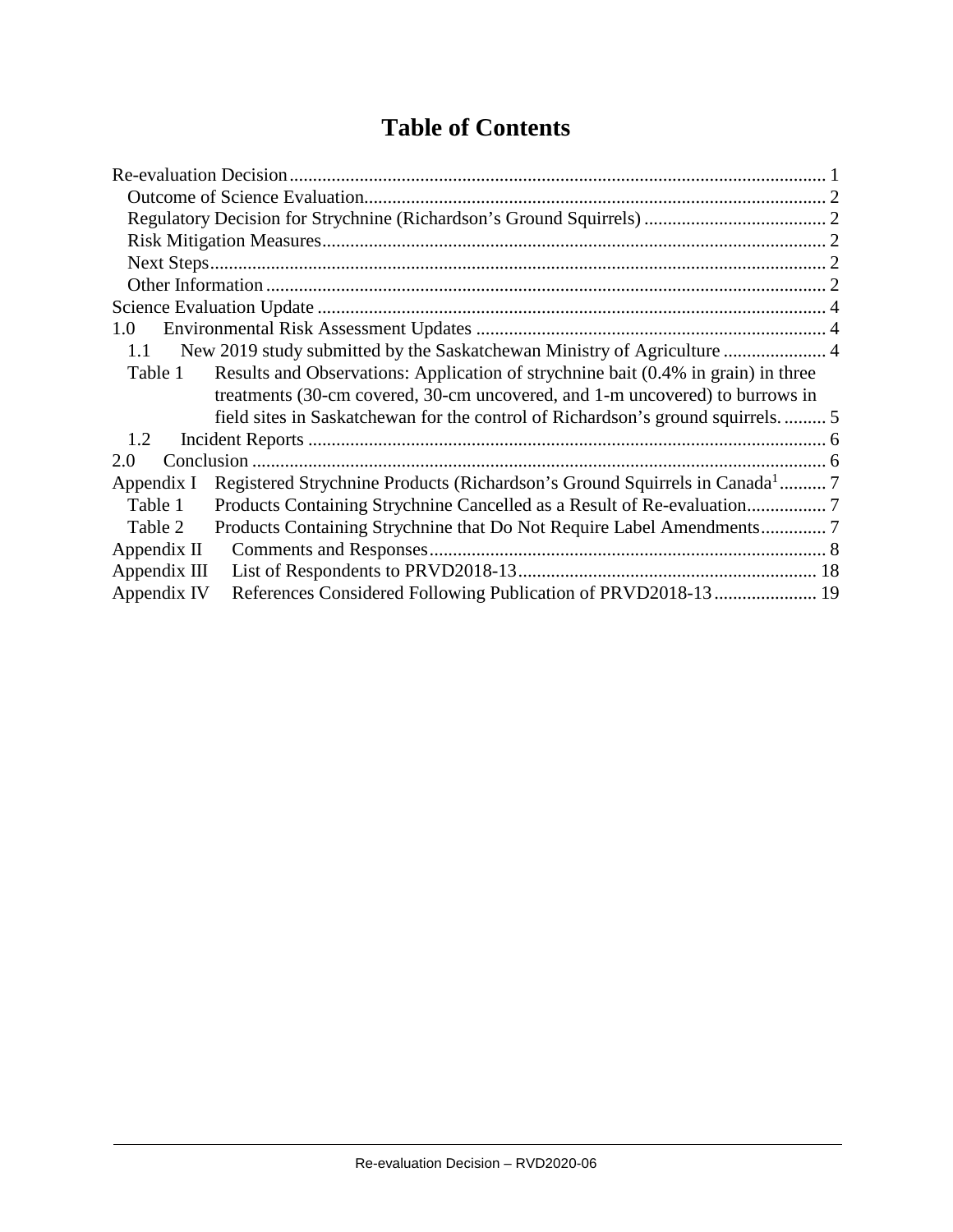# **Re-evaluation Decision**

Under the authority of the *Pest Control Products Act,* all registered pesticides must be regularly re-evaluated by Health Canada's Pest Management Regulatory Agency (PMRA) to ensure that they continue to meet current health and environmental standards and continue to have value. The re-evaluation considers data and information from pesticide manufacturers, published scientific reports and other regulatory agencies. Health Canada applies internationally accepted risk assessment methods as well as current risk management approaches and policies.

Strychnine is an active ingredient used in restricted-class products which may be applied as baits to control predators, Northern pocket gophers and ground squirrels (Richardson's, Columbian, Franklin's, and thirteen-lined). Since the uses on predators and Northern pocket gophers were re-evaluated separately in 2007,<sup>[1](#page-3-0)</sup> this re-evaluation decision focusses only on ground squirrels, specifically Richardson's ground squirrels. Uses on other ground squirrel species were recently discontinued by the manufacturer. Currently registered products containing strychnine used to control Richardson's ground squirrels can be found in the Pesticide Label Search and in Appendix I.

The regulatory approach for the re-evaluation of strychnine (ground squirrel use) was first presented in the Proposed Re-evaluation Decision PRVD[2](#page-3-1)018-13,<sup>2</sup> which underwent a 90-day consultation period ending on 27 September 2018. PRVD2018-13 proposed the cancellation of strychnine used to control ground squirrels due to environmental risks of concern for non-target organisms, including species at risk.

Health Canada received comments relating to the environmental and value assessments. These comments are summarized in Appendix II along with responses by Health Canada. Respondents are listed in Appendix III. These comments and new data/information did not result in revisions to the risk assessments (see Science Evaluation Update), and did not result in changes to the proposed regulatory decision as described in PRVD2018-13. A reference list of information used as the basis for the proposed re-evaluation decision is included in PRVD2018-13, and further information used in the re-evaluation decision is listed in Appendix IV of this document.

This document presents the final regulatory decision<sup>[3](#page-3-2)</sup> for the re-evaluation of strychnine (Richardson's ground squirrels), including the required risk mitigation measures to protect the environment. All products containing strychnine that are registered to control Richardson's ground squirrels in Canada are subject to this re-evaluation decision.

<span id="page-3-2"></span><sup>3</sup> "Decision statement" as required by subsection 28(5) of the *Pest Control Products Act*.

<span id="page-3-0"></span> <sup>1</sup> Re-evaluation Note REV2007-03, *Update on the Re-evaluation of Strychnine.*

<span id="page-3-1"></span><sup>2</sup> "Consultation statement" as required by subsection 28(2) of the *Pest Control Products Act.*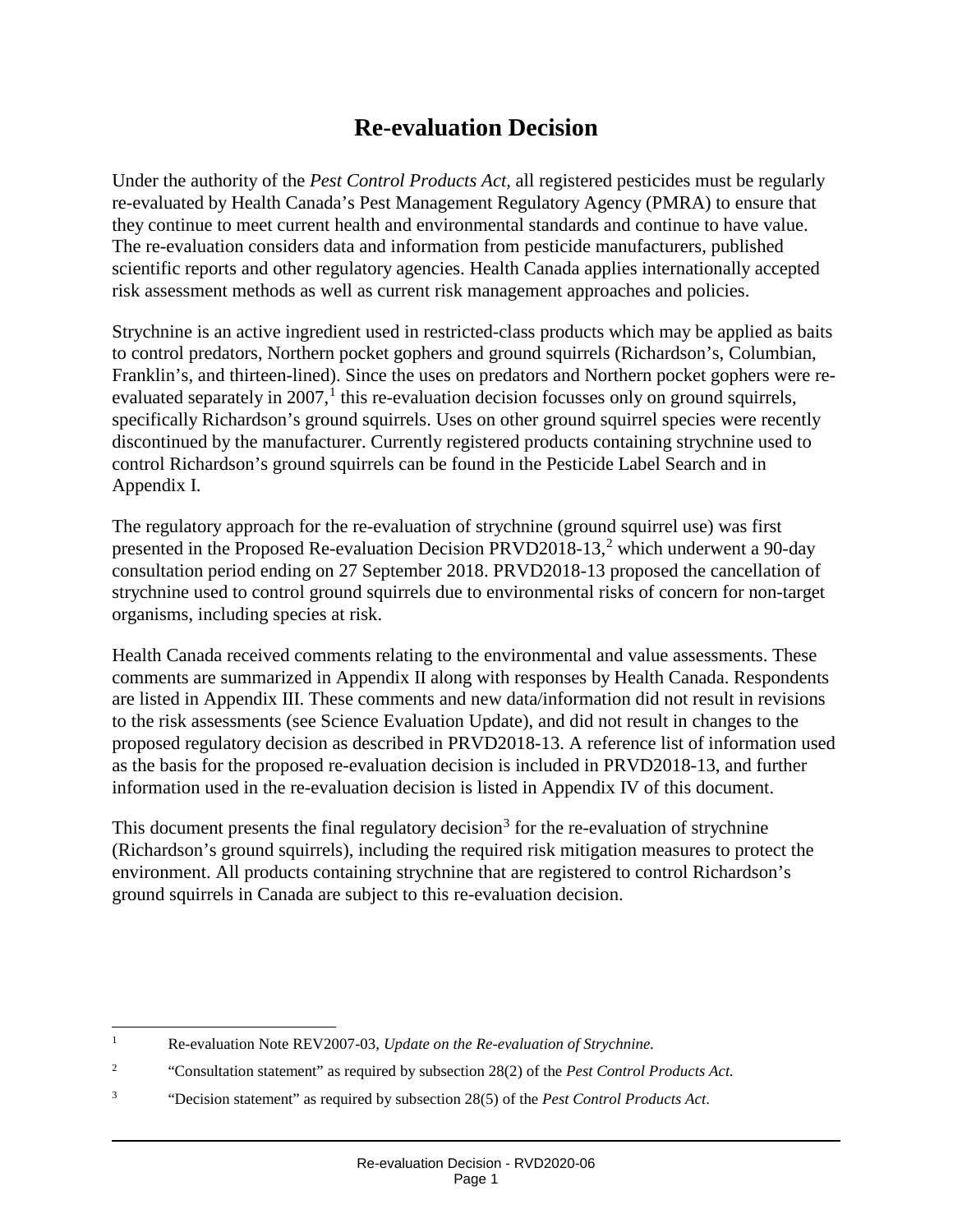# **Outcome of Science Evaluation**

An evaluation of available scientific information confirmed that there are risks of concern for non-target organisms, including species at risk, for products registered to control Richardson's ground squirrels.

# **Regulatory Decision for Strychnine (Richardson's Ground Squirrels)**

Health Canada has completed the re-evaluation of strychnine (Richardson's ground squirrels). Under the authority of the *Pest Control Products Act*, Health Canada is cancelling the registration of strychnine, and all associated end-use products, used to control Richardson's ground squirrels for sale and use in Canada. An evaluation of available scientific information has not shown that risks to the environment are acceptable when strychnine is used according to the current conditions of registration, or when additional mitigation is considered. No additional data are requested.

# **Risk Mitigation Measures**

The mitigation measures required, as a result of the re-evaluation of strychnine (Richardson's ground squirrels), are summarized below.

#### **Environment**

• Cancellation of strychnine used to control Richardson's ground squirrels.

# **Next Steps**

To comply with this decision, products that are cancelled will be phased out following the implementation timeline outlined below. Refer to Appendix I for details on specific products impacted by this decision.

- One (1) year of sale by registrant from the publication date of this decision document, followed by;
- One (1) year of sale by retailer from the last date of sale by registrant, followed by;
- One (1) year of permitted use from the last date of sale by retailer.

# **Other Information**

Any person may file a notice of objection<sup>[4](#page-4-0)</sup> regarding this decision on strychnine (Richardson's ground squirrels) within 60 days from the date of publication of this Re-evaluation Decision. For more information regarding the basis for objecting (which must be based on scientific grounds), please refer to the [Pesticides](https://www.canada.ca/en/health-canada/services/consumer-product-safety/pesticides-pest-management.html) section of the Canada.ca website (Request a Reconsideration of Decision) or contact the PMRA's Pest Management Information Service by phone (1-800-267- 6315) or by e-mail (hc.pmra.info-arla.sc@canada.ca).

<span id="page-4-0"></span> <sup>4</sup> As per subsection 35(1) of the *Pest Control Products Act.*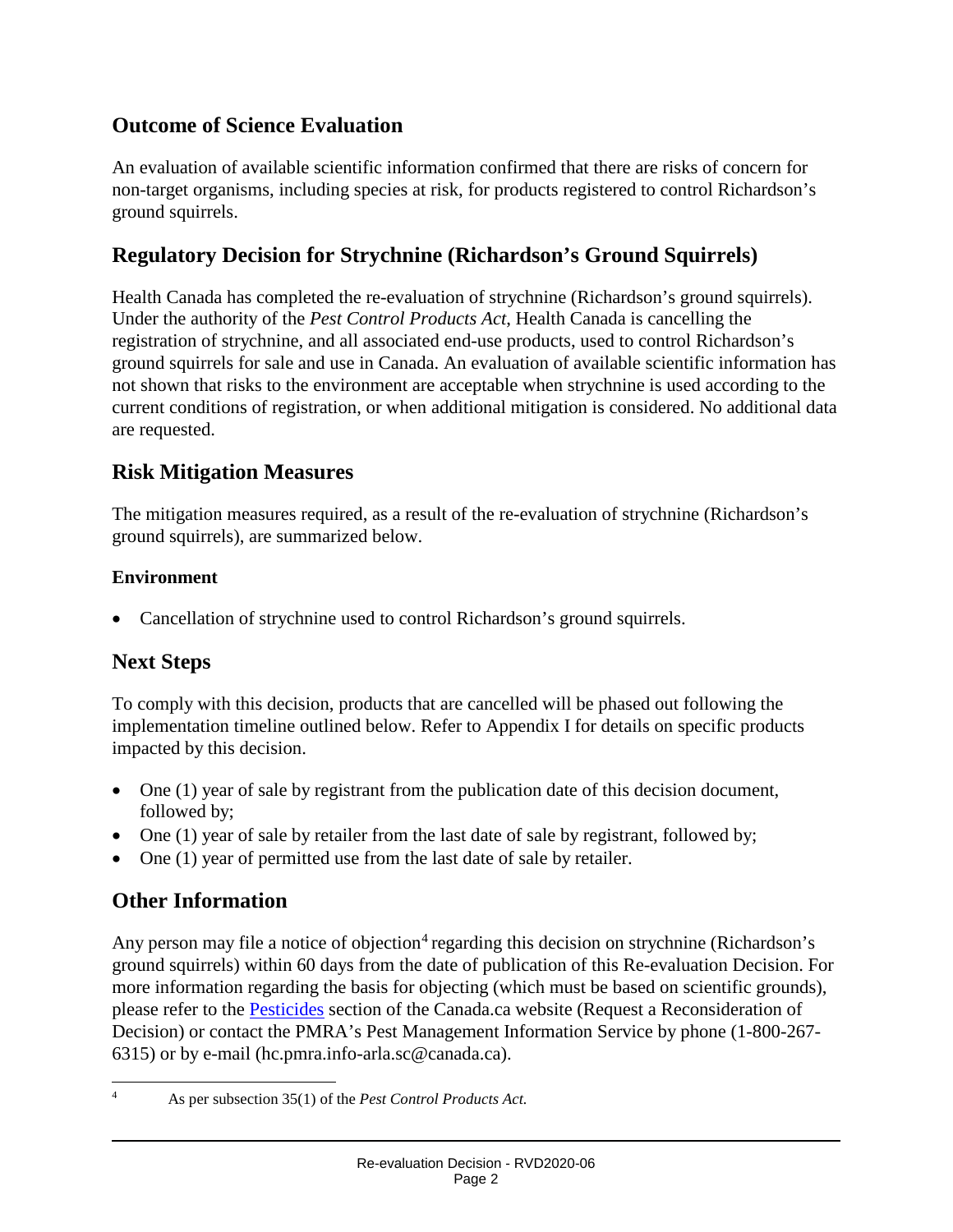The relevant test data on which the decision is based (as referenced in PRVD2018-13 and this document) are available for public inspection, upon application, in the PMRA's Reading Room (located in Ottawa). For more information, please contact the PMRA's Pest Management Information Service.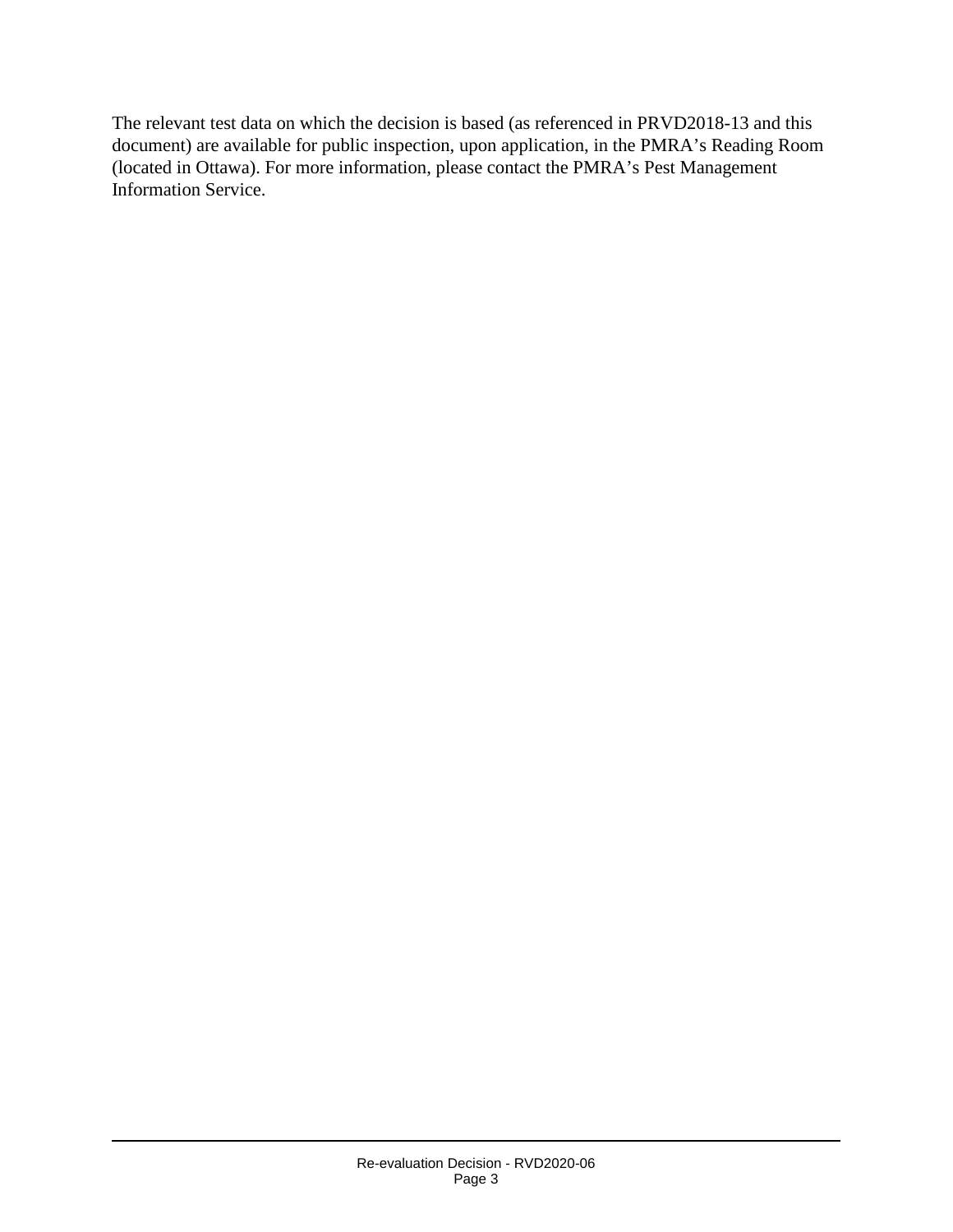# **Science Evaluation Update**

# **1.0 Environmental Risk Assessment Updates**

#### **1.1 New 2019 study submitted by the Saskatchewan Ministry of Agriculture**

The Saskatchewan Ministry of Agriculture submitted a study (Tansey, J. A. 2019, PMRA# 3027442) to address concerns about the potential for primary and secondary poisoning of non-target organisms resulting from Richardson's ground squirrel (RGS) control programs using strychnine poisoned baits. Strychnine bait (0.4% in grain) was applied at sites in three separate treatment groups: 1) bait applied to a depth of 30 cm in RGS burrows with the burrow entrance covered (covered treatment); 2) bait applied to a depth of 30 cm in RGS burrows with the burrow entrance left uncovered (uncovered treatment); and 3) bait applied to a depth of at least 1 m in RGS burrows with the burrow entrance left uncovered (1-m deep treatment). A control plot was maintained where no baits were applied to any burrows. Twenty-five burrows were treated at each site (0.16 hectares). RGS populations were evaluated pre- and post-treatment and numbers of dead animals were recorded. The presence of any non-target organisms (dead or alive) and ejection of baits was also documented. All plots were observed daily for four days after treatment.

For a summary of the results of the study, see Table 1. The results of the study indicated that application of strychnine baits significantly reduced RGS counts in all treated plots compared to the control plots. Some RGS carcasses were found on the surface of the soil for all strychnine treatments. Analysis of the carcasses showed that 73% of those found tested positive for the presence of strychnine; others appeared to have died from non-treatment related causes. In this study, one RGS carcass was found on the surface of a treated site for every 15 burrows baited with strychnine. When considering only confirmed strychnine-poisoned RGS carcasses, this study found one poisoned carcass on the surface of a treated site for approximately every 20 burrows treated. The presence of non-target animals at the treated plots was confirmed by direct observation and/or game camera footage. These sightings included hawks, grouse, crows, grackles, swallows, meadowlark, songbirds, coyotes, foxes, antelope, and badgers. The only nontarget carcasses found were four deer mice (1-m deep treatment sites only), three of which were necropsied and whose deaths were confirmed to be the result of strychnine poisoning.

The results of this study confirm previous observations discussed in PACR2005-08[5](#page-6-0) and PRVD2018-13 that the application of strychnine baits, in accordance with label instructions to control RGS populations, results in the availability of poisoned RGS carcasses on the surface of treated sites. Observations recorded during the study period confirmed that non-target animals were actively scavenging these carcasses within the treatment plots. Although the results from this study did not conclusively determine that predators or scavengers had consumed a lethal dose of strychnine through scavenging of poisoned carcasses (as no dead predators or scavengers were reported), there is evidence from previous studies and incident reports that secondary poisoning does occur (PACR2005-08, PRVD2018-13). Observations for this study were

<span id="page-6-0"></span>

 <sup>5</sup> Proposed Acceptability for Continuing Registration PACR2005-08, *Re-evaluation of Strychnine.*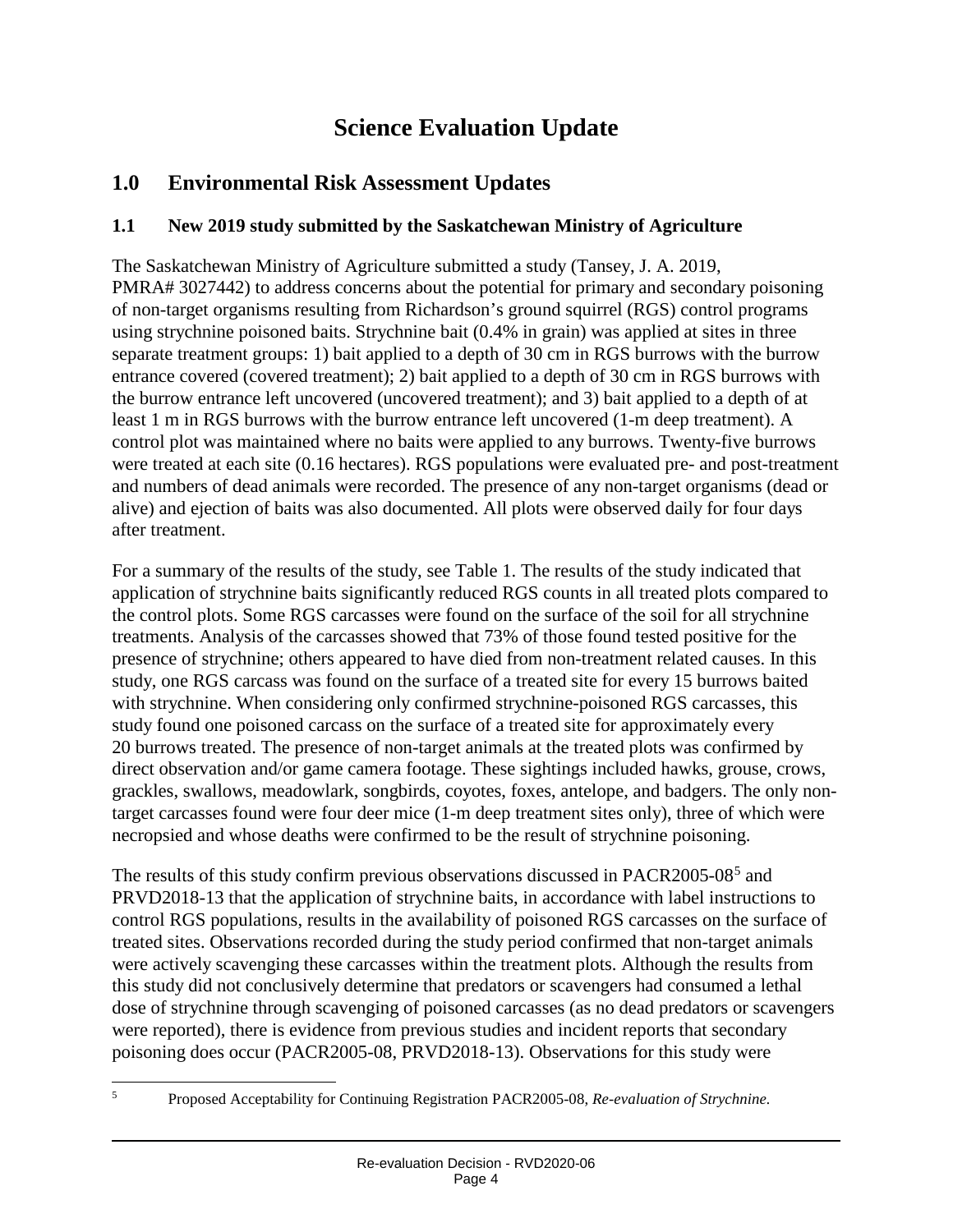conducted over a limited four-day period and any animals that may have consumed strychnine bait or scavenged on poisoned carcasses may have left the area under observation. In addition, if treatment is repeated multiple times during an infestation, the risk to predators and scavengers would be greater. A low percentage of treated burrows (8–15%) were reported to have bait ejected from them. As strychnine is a highly toxic substance, bait ejection, even at these levels, is considered to be an important route of primary exposure for non-target organisms. This is supported by the presence of deer mouse carcasses in the treatment area whose deaths from strychnine were confirmed. These non-target primary poisonings could subsequently lead to a higher potential for secondary poisonings as well.

#### **Table 1 Results and Observations: Application of strychnine bait (0.4% in grain) in three treatments (30-cm covered, 30-cm uncovered, and 1-m uncovered) to burrows in field sites in Saskatchewan for the control of Richardson's ground squirrels**

| Observations $1,2$               | Treatment      |                    |                    |                  |
|----------------------------------|----------------|--------------------|--------------------|------------------|
|                                  | <b>Control</b> | 30 cm - Covered    | 30 cm - Uncovered  | 1 m - Uncovered  |
| <b>Number of burrows treated</b> | 75             | 75                 | 75                 |                  |
| Total dead (all replicates)      |                |                    |                    |                  |
| Cause of death                   | Autolysis (1)  | Autolysis $(1)$ ;  | Strychnine $(3)$ ; | Pulmonary        |
|                                  |                | Strychnine (2);    | No diagnosis $(1)$ | emmonsia $(1)$ ; |
|                                  |                | No diagnosis $(1)$ |                    | Strychnine (6)   |
| Total bait ejection events       | $\theta$       |                    |                    |                  |

1 Three replicates per treatment; 25 burrows per replicate plot

2 Four-day observation period post-treatment

In general, the results of this study support the observations reported in field studies that were previously reviewed for the re-evaluation of strychnine for the control of RGS (PACR2005-08, PRVD2018-13). Although the number of target and non-target poisonings recorded in this study are relatively low, it is important to relate these results to the size of the area that was treated. The total baited area covered by the study was 1.44 hectares, which is small compared to the amount of land that would likely be baited during an infestation of RGS. This is also a much smaller area than was treated in some of the studies that were conducted previously, where nontarget deaths were also reported (PACR2005-08, PRVD2018-13). For this 2019 study, 75 burrows received untreated bait and 225 burrows received strychnine-treated baits. In contrast, several thousand burrows had been baited in some of the previous studies that were conducted. In addition, this study involved a single application of bait to the treated area, whereas for other studies multiple applications were made. Considering the limited size and duration of this study and the number of burrows that would be treated during a full scale RGS program, the number of poisoned RGS carcasses that would be available on the surface to be scavenged is likely to be much larger than what was observed in the four-day study that was submitted to Health Canada.

The results of this study further support the environmental risk conclusions presented in PRVD2018-13. When label directions for the use of strychnine to control RGS are followed, this will result in the availability of treated bait ejected from some of the burrows and a number of strychnine-poisoned RGS carcasses on the surface of the field. The treated bait and poisoned carcasses can then be consumed by non-target organisms and may result in secondary poisoning.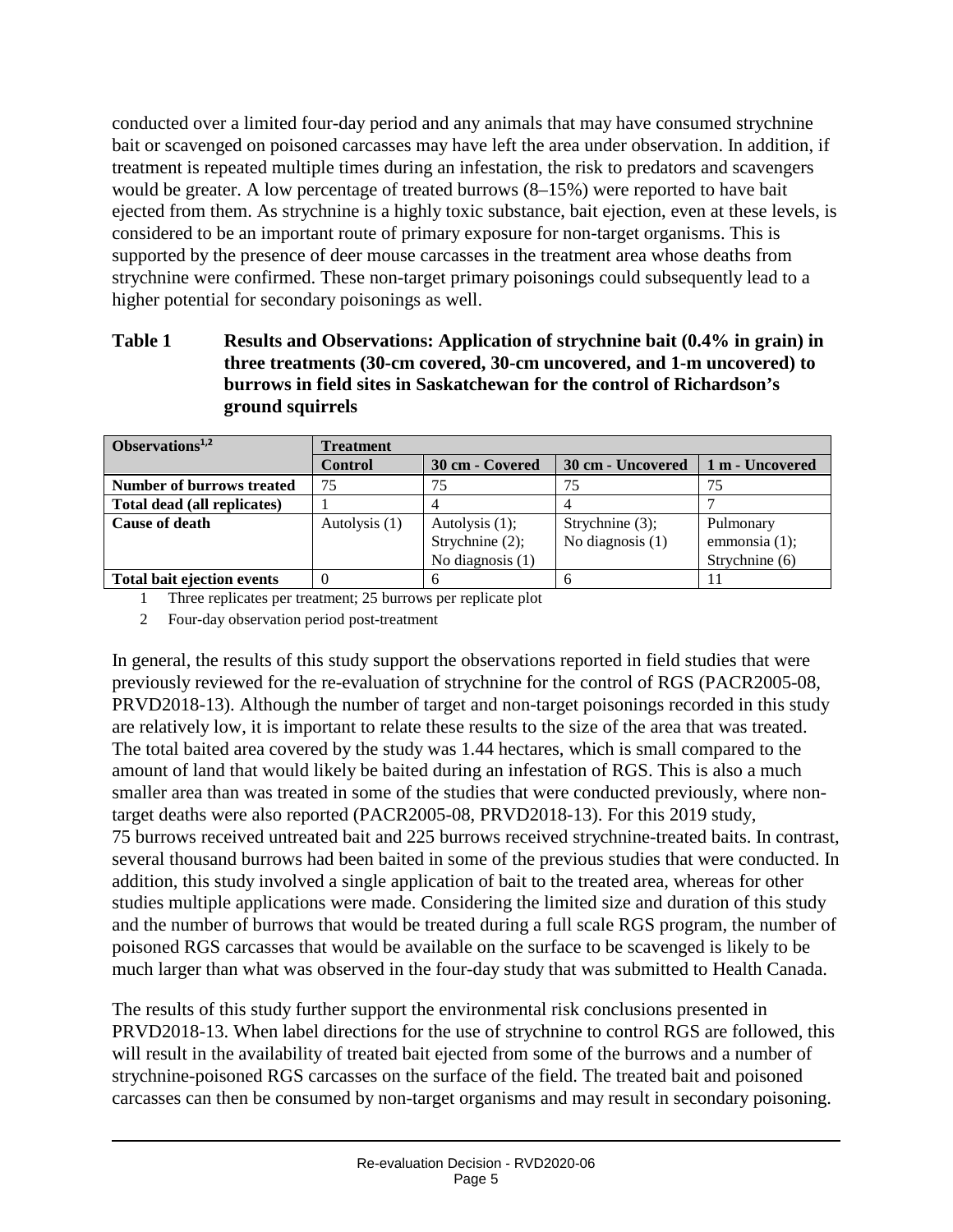As a result of repeated bait applications over a relatively large area during a full-scale RGS control program with strychnine, the level of exposure is expected to be high. Potential mitigation measures, such as placing the bait deeper into the burrow or covering the burrow, have been shown to be ineffective at reducing the number of poisoned ground squirrels available on the surface or the frequency of bait ejections from treated burrows. No further label improvements or additional mitigation measures have been identified that could reduce the potential exposure to non-target organisms to a level that would be considered acceptable. Therefore, based on a scientific evaluation of the available data, the environmental risks associated with the use of strychnine to control RGS are not considered to be acceptable.

#### **1.2 Incident Reports**

Three incidents relating to the use of strychnine to control RGS were reported to Health Canada since the publication of PRVD2018-13 either through the Incident Reporting Program or through comments received during the consultation period. All three reported incidents involved the death of dogs. One incident resulted in the death of a dog that was autopsied and confirmed to have died from strychnine poisoning; this incident was assigned a causality of "highly probable." The dogs in the other two incidents did not have residue analyses performed; one of these incidents was assigned a causality of "possible" while the other had "insufficient information." The information provided in these incident reports did not alter the conclusions of the environmental risk assessment.

# **2.0 Conclusion**

After considering the 2019 field study and comments received relating to PRVD2018-13, the overall environmental risk conclusions and mitigation measures presented in this re-evaluation decision document are found to be consistent with those previously presented in PRVD2018-13.

Based on the evaluation of currently available scientific information, Health Canada has concluded that the environmental risks associated with the use of strychnine and its associated end-use product to control Richardson's ground squirrels were not shown to be acceptable when this product is used according to the label directions and required mitigation measures. Therefore, under the authority of the *Pest Control Products Act*, Health Canada is cancelling strychnine used to control Richardson's ground squirrels.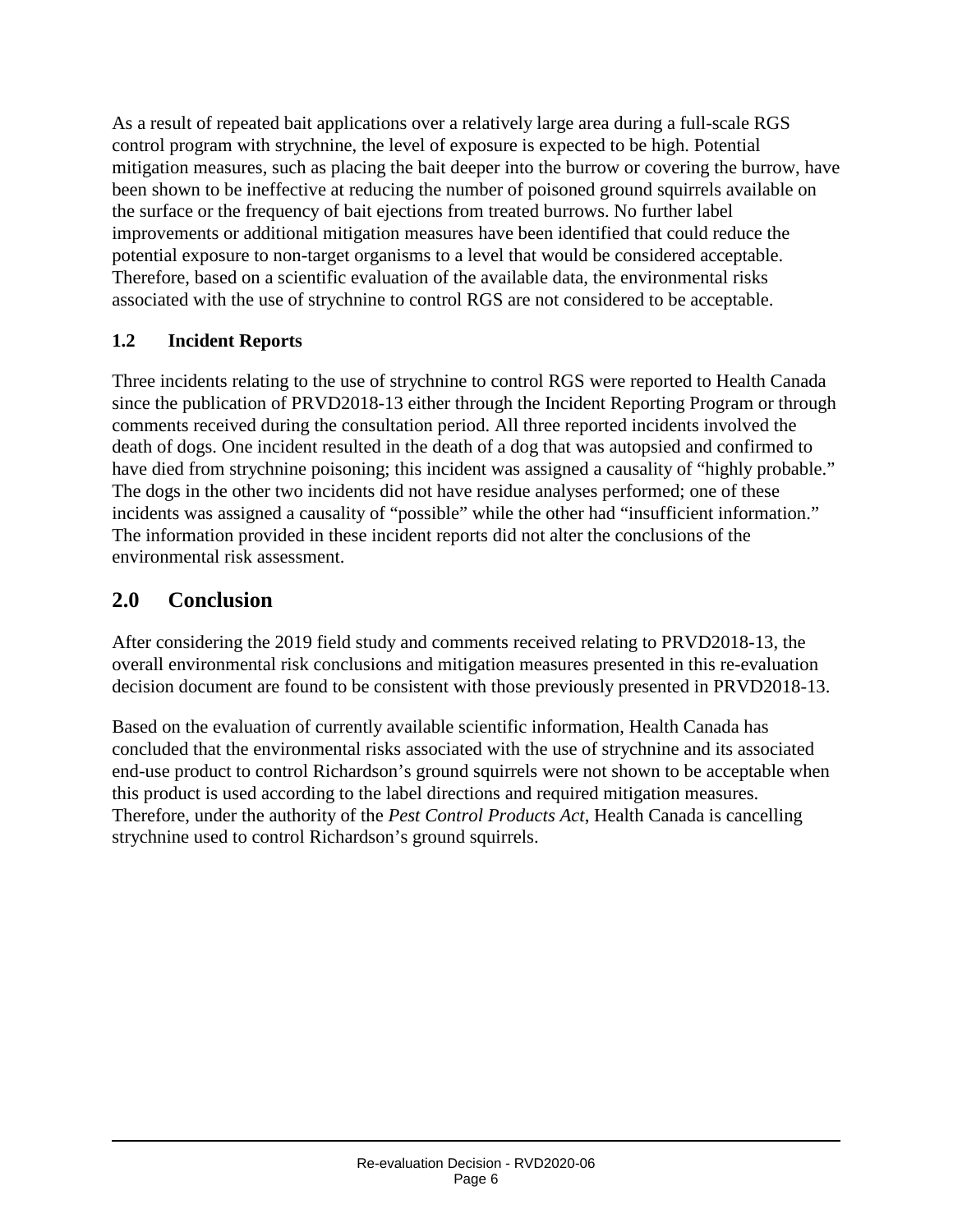## **Appendix I Registered Strychnine Products (Richardson's Ground Squirrels in Canada1**

#### **Table 1 Products Containing Strychnine Cancelled as a Result of Re-evaluation**

| <b>Registration</b><br><b>Number</b> | <b>Marketing</b><br>Class | <b>Registrant</b>                    | <b>Product Name</b>                 | <b>Formulation</b><br><b>Type</b> | <b>Guarantee</b> |
|--------------------------------------|---------------------------|--------------------------------------|-------------------------------------|-----------------------------------|------------------|
| 30433                                | Restricted                | Maxim Chemical<br>International Ltd. | 2% Liquid Strychnine<br>Concentrate | Suspension                        | 2% STR           |

<sup>1</sup>as of 10 December 2019, excluding discontinued products or products with a submission for discontinuation

#### **Table 2 Products Containing Strychnine that Do Not Require Label Amendments**

| <b>Registration</b><br><b>Number</b> | <b>Marketing</b><br>Class | <b>Registrant</b>  | <b>Product Name</b> | <b>Formulation</b><br><b>Type</b> | <b>Guarantee</b> |
|--------------------------------------|---------------------------|--------------------|---------------------|-----------------------------------|------------------|
| 31756                                | Technical                 | Maxim Chemical     | Maxim Technical     | Solid                             | 99% STR          |
|                                      |                           | International Ltd. | Strychnine          |                                   |                  |

<sup>1</sup>as of 10 December 2019, excluding discontinued products or products with a submission for discontinuation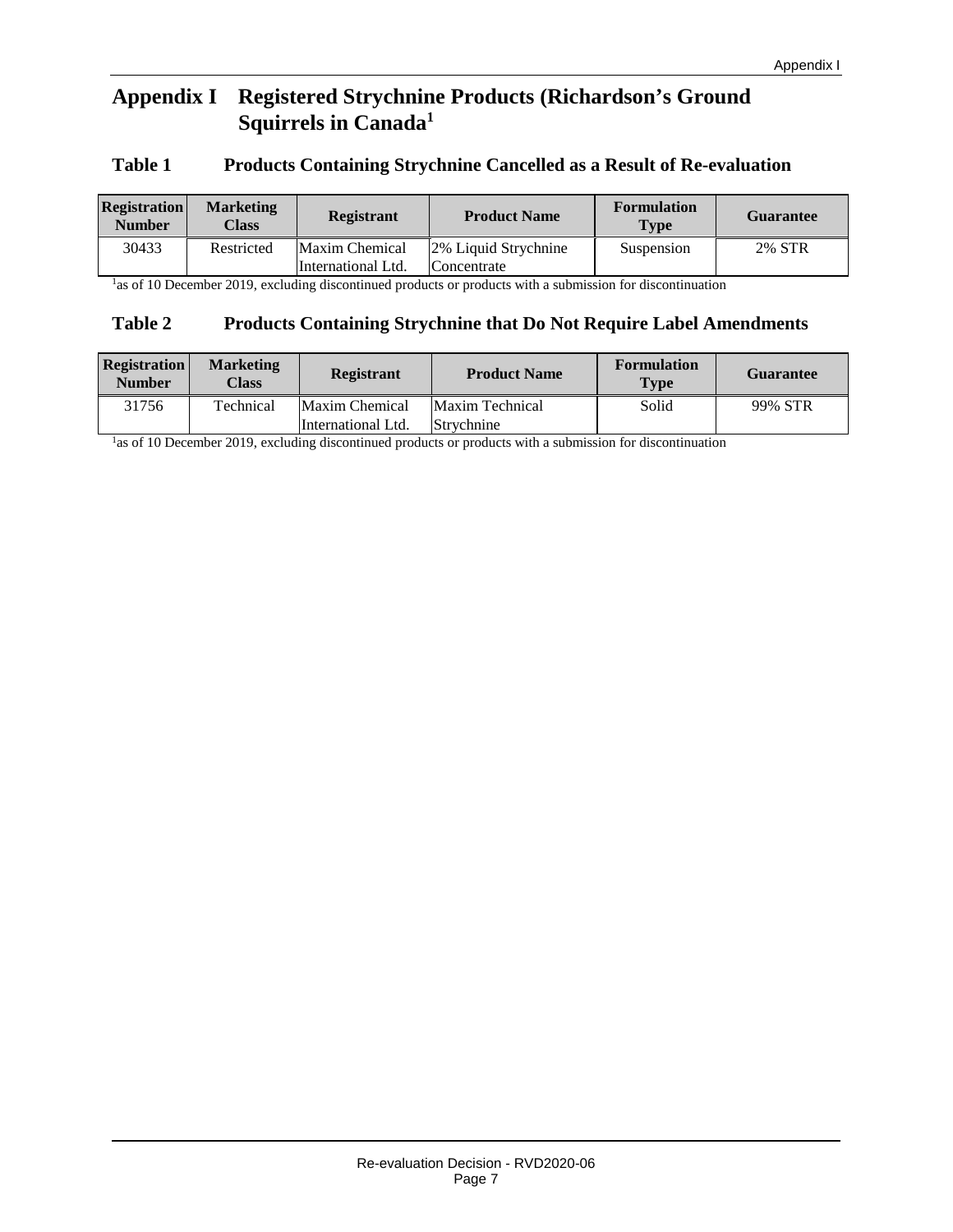# **Appendix II Comments and Responses**

In response to the consultation for the strychnine (ground squirrel use) proposed re-evaluation decision, PRVD2018-13, a total of 9280 written comments were received (respondents' affiliations listed in Appendix III). These comments were considered during the final decision phase of this re-evaluation. Summarized comments and Health Canada's responses to them, are provided below.

#### **1.0 General Comments on the Re-evaluation**

#### **1.1 Comments relating to ground squirrels and gophers as target pests**

Comments were received from a Member of Parliament for Battle River and Crowfoot relating to clarification between ground squirrels and gophers as the target pest in PRVD2018-03, *Strychnine and Its Associated End Use Products (Ground Squirrel Use)*.

#### **Health Canada Response**

PRVD2018-13 focused only on the use of strychnine to control the following ground squirrel species: Richardson's (*Urocitellus richardsonii*; formerly *Spermophilus richardsonii*); Columbian (*Urocitellus columbianus*); Franklin's (*Poliocitellus franklinii*); and thirteen-lined (*Ictidomys tridecemlineatus*). However, ground squirrels species, with the exception of Richardson's, have since been voluntarily discontinued by the manufacturer and are no longer registered. The use of strychnine to control Northern pocket gophers was previously re-evaluated in Re-evaluation Note REV2007-03, *Update on the Re-evaluation of Strychnine*. However, use on Northern pocket gophers was recently discontinued and is no longer registered.

#### **1.2 Comments relating to ground squirrels as pests**

Comments were received from the Animal Alliance of Canada indicating that RGS should not be considered pests due to their importance as part of the wildlife ecosystem. Other comments received from Saskatchewan Ministry of Agriculture, crop and livestock associations, municipalities and farmers related to the serious and negative impact of RGS on agricultural producers.

#### **Health Canada Response**

Health Canada recognizes that ground squirrels serve an important role in the ecosystem by providing a food source for predators and shelter for other wildlife through their burrows. However, under Section 2 of the *Pest Control Products Act*, a "pest" is defined as:

"an animal, a plant or other organism that is injurious, noxious or troublesome, whether directly or indirectly, and an injurious, noxious or troublesome condition or organic function of an animal, a plant or other organism."

Based on this definition, ground squirrels, including RGS, are considered agricultural pests due to the substantial damage they cause to crops, livestock and equipment which can result in economic losses for farmers.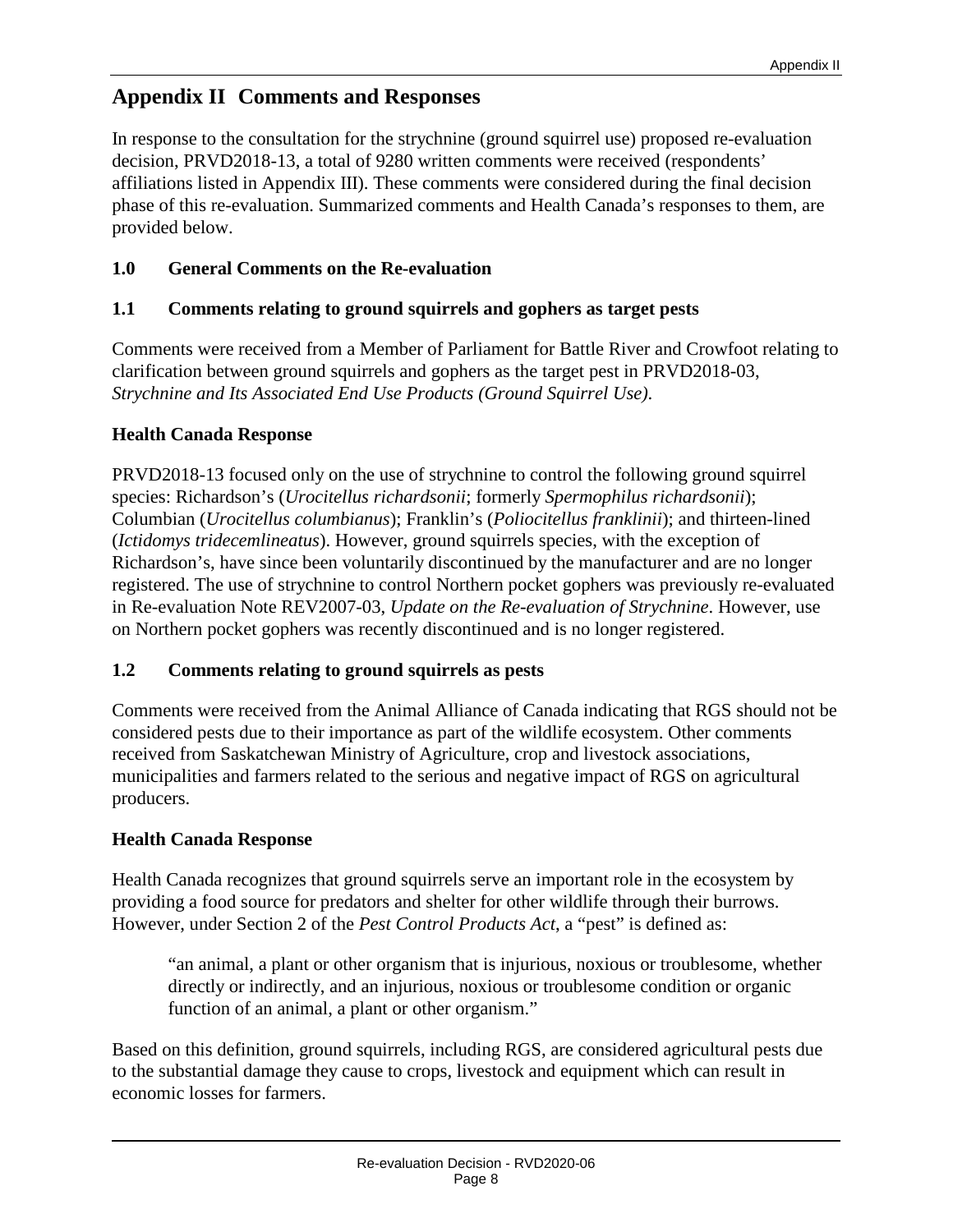#### **1.3 Comments relating to the quality and quantity of information considered**

Comments were received from crop and livestock associations, municipalities, and farmers on the limited number of studies reviewed during the re-evaluation of strychnine for RGS control, as well as concerns regarding the quality of these studies.

#### **Health Canada Response**

In order to ensure that registered pesticides continue to meet current health and environmental standards, re-evaluations consider available scientific data and information from pesticide manufacturers, published scientific reports and other regulatory agencies. Health Canada applies internationally accepted risk assessment methods as well as current risk management approaches and policies to its re-evaluations.

PRVD2018-13 was a continuation of the re-evaluation of strychnine specific to ground squirrel control. A Re-evaluation Note REV2007-03 identified that the use of strychnine to control ground squirrels was a concern from an environmental perspective. However, this use of strychnine was maintained, with the implementation of interim mitigation measures, in order to allow for the development of new data/approaches by the Richardson's Ground Squirrel Integrated Pest Management (RGS IPM) Steering Committee. This committee was formed to identify, develop and promote the use of products other than strychnine, and to develop IPM strategies to control RGS. Once completed, the data would be submitted to Health Canada for review and to make a final decision on strychnine.

The primary focus of PRVD2018-13 was to consider any new information on the use of strychnine to control RGS since REV2007-03, such as the field studies conducted between 2007 to 2010 as part of the RSG IPM Steering Committee project, grower surveys and published literature.

#### **1.4 Comments relating to humaneness**

Comments were received from the Animal Alliance of Canada, Wolf Awareness Inc., Humane Society International/Canada and University of Calgary relating to how the use of strychnine is an inhumane method to kill vertebrate pests.

#### **Health Canada Response**

Health Canada acknowledges the growing concern among Canadians about the use of pest control products to control vertebrate pests. Health Canada published *Consultation: Humane Vertebrate Pest Control* in December 2018 in order to consult Canadians on how the humaneness of pesticides to control predators could be considered during their approval and use. Comments from this consultation are currently under review.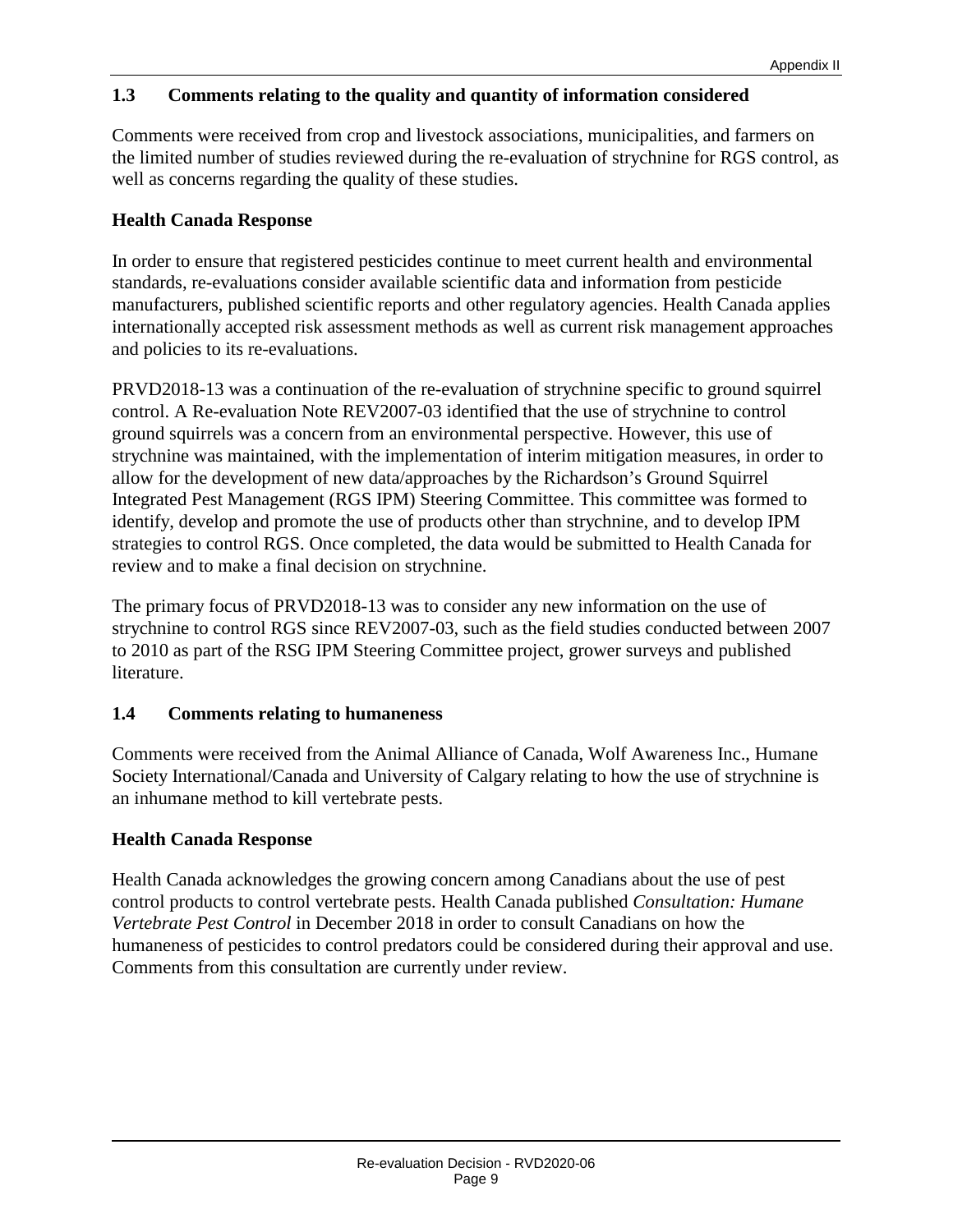#### **2.0 Comments Related to the Environmental Risk Assessment**

#### **2.1 Comments related to use of public literature for the environmental risk**

Comments were received from the Canadian Cattlemen's Association, Saskatchewan Ministry of Agriculture, Saskatchewan Cattleman's Association, Canadian Canola Growers Association and the Grain Growers of Canada regarding the use of studies available in the public literature. The commenters suggested that Health Canada relied heavily on a study conducted by Alpha Wildlife Research and Management Ltd (Field Evidence of Non-Target and Secondary Poisoning by Strychnine and Chlorophacinone Used to Control Richardson's Ground Squirrels in Southwest Saskatchewan, referenced in PRVD2018-13) and did not adequately consider other studies from the public literature.

#### **Health Canada Response**

In 2002, the Richardson's Ground Squirrel IPM and Steering Committee was created to provide advice on sustainable control of RGS in the Prairies. It consisted of experts representing agricultural producers, industry, researchers, provincial governments and Health Canada. With direction from this committee and funding from Saskatchewan's Ministry of Agriculture Development Fund, Advancing Canadian Agriculture and Agri-Food Fund (ACAAF) and Alberta Agriculture and Rural Development, Alpha Wildlife Research and Management Ltd. conducted various studies towards the goal of developing and promoting a pest management strategy for the control of RGS in the Prairies. The study referred to in this comment was part of this work. This study was considered by Health Canada to be particularly relevant as it was commissioned by the multi-disciplinary RGS IPM Steering Committee to specifically assess the impact of strychnine used to control RGS in the Prairies. This study was submitted to Health Canada by the Alberta government in 2011 and was considered to be acceptable and a pertinent study in the re-evaluation of strychnine used for the control of RGS.

It is also important to note that PRVD2018-13 focussed on new information that was made available after the publication of PACR2005-08. All information referenced in both proposed decision documents contributed towards the re-evaluation decision. This includes other important field studies that were carried out by either the Government of Alberta or the Government of Saskatchewan and were also referenced in PACR2005-08. These studies are listed below.

- Bourne et al., 2001 (data also contained in the published report Bourne et al., 2002, PMRA# 3052704) showed that the treatment of 60 hectares with strychnine baits resulted in 221 dead ground squirrel carcasses being observed on the surface and, thus, available to scavengers. These numbers were not corrected for potential losses due to scavenging or low search efficiency (to find dead carcasses) by researchers conducting the study and, therefore, are probably an underestimation of total carcasses resulting from strychnine poisoning.
- McKinnon et al., 2001 (PMRA# 3051149) examined the potential for non-target primary poisonings by comparing the number of strychnine-treated kernels reaching the surface of the soil after bait was placed within ground squirrel burrows. Two scenarios were compared: leaving the burrow open after treatment and collapsing the opening. Results indicated that collapsing the burrow entrance did not result in a significant reduction to the amount of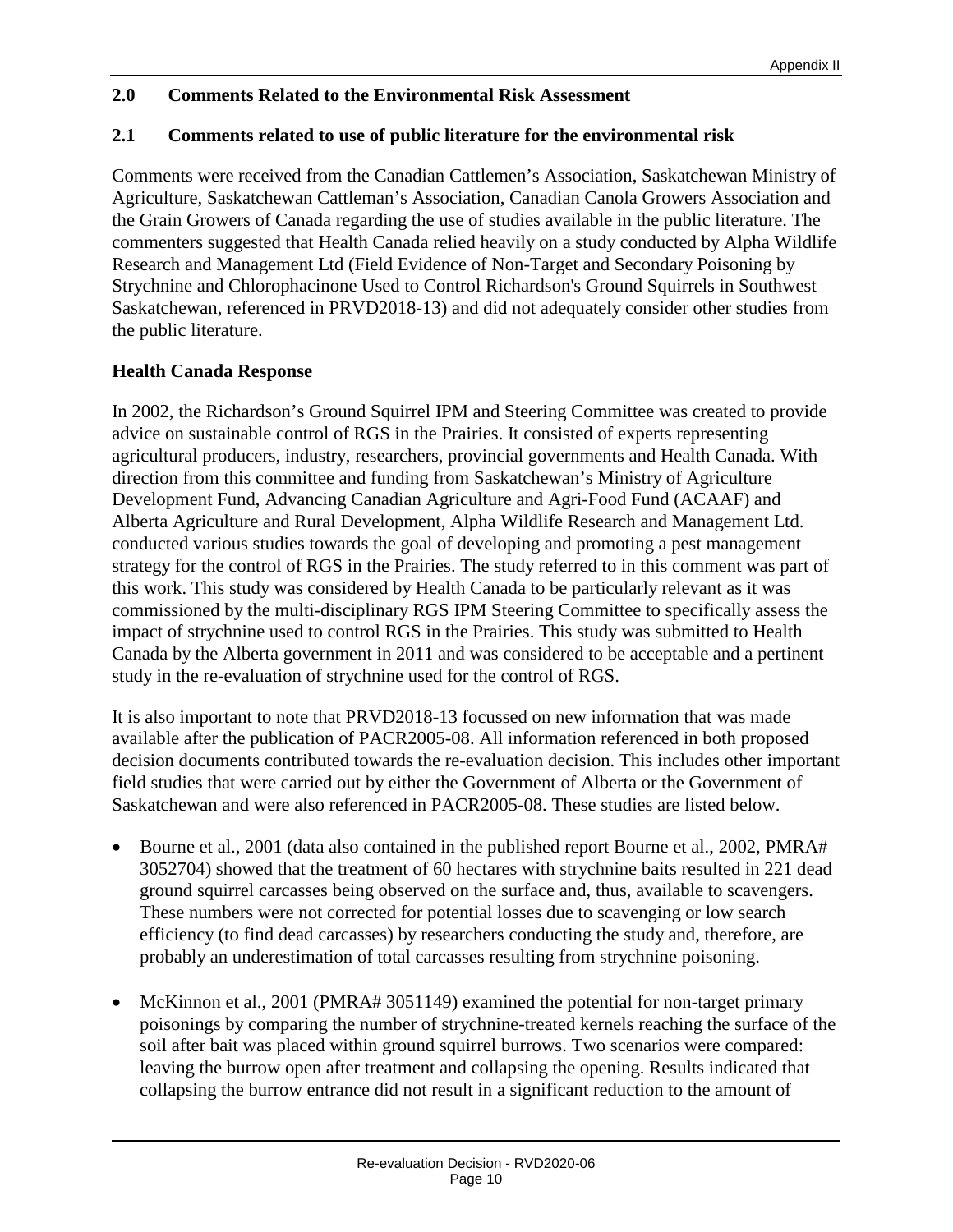poisoned kernels reaching the soil surface (a finding that was corroborated by the study submitted in 2019 by the Saskatchewan Ministry of Agriculture, Tansey, J. A. 2019, PMRA# 3027442). Both scenarios would result in a significant number of small concentrated areas of strychnine-treated grain on the soil surface. The study estimated that, at a minimum, 108 000 small concentrated areas of strychnine-treated grain were created as a result of the 2001 Emergency Registration of 2% Liquid Strychnine Concentrate in Saskatchewan. Thus, based on this information, the potential for non-target poisonings from eating ejected grain baits is considered to be significant.

- McKinnon et al., 2002 (PMRA# 3051153) examined the potential for secondary non-target poisonings as a result of scavengers feeding on the carcasses of poisoned ground squirrels. On the basis of carcass counts, the study estimated that the 2001 Emergency Registration of 2% Liquid Strychnine Concentrate in Saskatchewan potentially resulted in approximately 4680–4980 strychnine poisoned ground squirrel carcasses being available to scavengers on the soil. A similar exercise was undertaken to determine potential songbird mortalities from consumption of poisoned grain during this baiting season. Researchers estimated that approximately 1800 songbirds (95% C.I. = 300–3600) to 1950 songbirds (95% C.I. = 450– 3750) would have been poisoned and that these carcasses would also be available to scavengers. For both estimates, carcass counts were corrected because observations by researchers indicated that a significant amount of scavenging was occurring before researchers could complete their counts in the field. A correction factor was also used to adjust carcass counts based on how well researchers could find dead animals while searching a field. Approximately 85% of carcasses that were deliberately placed in a field were found by researchers. The potential impact on scavengers could not be estimated as the amount and distribution of strychnine within the tissues of the carcasses was not determined. However, this information indicates that the potential for exposure is likely to be significant.
- Mackinnon et al., 2004 (PMRA# 3051152) conducted another study in 2002 and found a total of 82 RGS carcasses on the surface of the fields for an average of 6.8 carcasses/ha. They also found that 94 of 120 Japanese quail carcasses that were deliberately placed in a strychninetreated field were scavenged after three days.

Researchers affiliated with the Governments of Alberta and Saskatchewan carried out these studies. These studies show that RGS baiting consistently leads to poisoned RGS carcasses available for scavengers on the surface of fields and that rejected strychnine baits are available to non-target organisms on the surface of fields. Additional information provided in these studies indicates that reported target and non-target poisoning counts are likely underestimated because of two factors. First, carcasses may be missed when people are conducting searches of the fields to find dead animals and, second, scavengers are very quick and effective at removing dead animals from the surface of fields.

Other information provided in the above-mentioned studies addressed additional issues that were raised by the commenters. Comments suggested that studies by Schmutz et al., 1989 (PMRA# 3075611), James et al., 1990 (PMRA# 3075616) and Marsh *et al*., 1987 (PMRA# 3075652) indicated that some raptorial bird species and coyotes eviscerate their prey prior to consumption and, therefore, would avoid much of the strychnine residue in poisoned RGS. McKinnon et al., 2002 (PMRA# 3051153) indicated: "It is important to note, however, that 34% of coyotes, 30%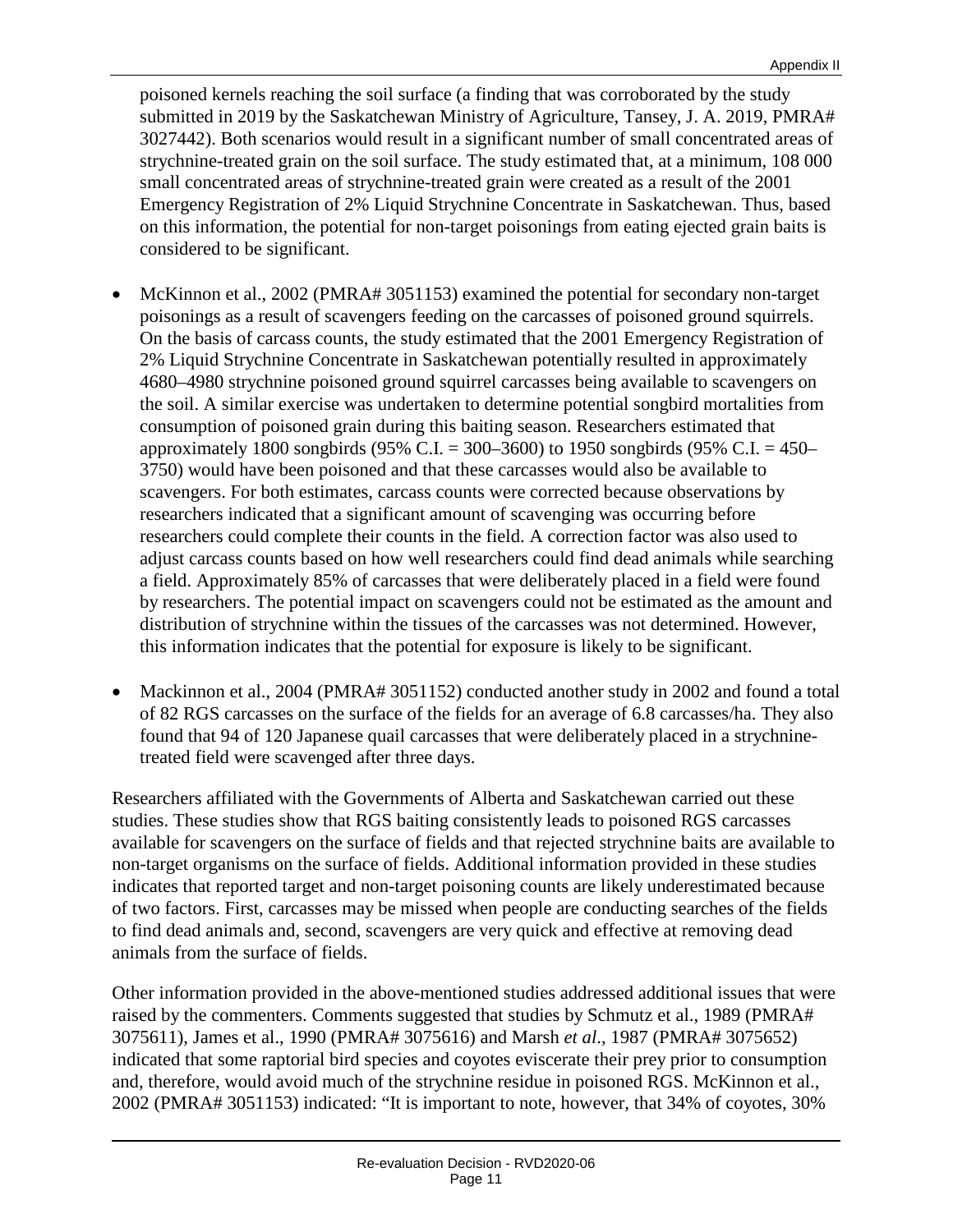of Ferruginous Hawks and 45% of Swainson's Hawks did not eviscerate ground squirrels in the studies reported above. In addition, as observed in the male ground squirrels in this study, large amounts of strychnine-treated grain can be stored in their cheek pouches and this source of poison would not be discarded through evisceration (Schmutz et al., 1989, PMRA# 3075611)." Although some individuals of some species of scavengers have been shown to exhibit a tendency to eviscerate RGS before consuming them, this does not eliminate the risk to these non-target organisms or to any of the other non-target organisms that have not been shown to exhibit a tendency for this behaviour. Schmutz et al., 1989 (PMRA# 3075611) and James et al., 1990 (PMRA# 3075616) also provide further evidence that below ground strychnine baiting to control RGS leads to RGS carcasses being available on field surfaces. As summarized in McKinnon et al., 2002 (PMRA# 3051153), "Schmutz et al. (1989) and James et al. (1990) applied strychninetreated grain bait into burrows, and found 19 dead squirrels (4.4 carcasses/100 burrows) in a study in Alberta and 41 dead ground squirrels (1.37 carcasses/100 burrows) in a study in Saskatchewan, respectively. These studies are not directly comparable to our study either, because they did not correct for scavenging or search efficiency of observers and carcass searches were only conducted on the day of application or the following day."

#### **2.2 Comments related to non-target poisoning risks from the use of strychnine for pocket gophers**

Comments were received from the Canadian Cattlemen's Association and the Saskatchewan Association of Rural Municipalities (SARM) indicating that use of strychnine to control pocket gophers does not lead to significant non-target poisoning risks.

#### **Health Canada Response**

Health Canada's current re-evaluation decision is regarding the use of strychnine to control Richardson's ground squirrels only (*Spermophilus richardsonii*). The use of strychnine to control Northern pocket gophers (*Thomomys talpoides*) was previously re-evaluated (REV2007-03); however, it has been recently discontinued by the manufacturer and is no longer registered.

#### **2.3 Comments related to the importance of reported non-target poisonings from strychnine**

A comment received from the Saskatchewan Ministry of Agriculture and the Municipal District of Wainwright No. 61 questioned if the 21 strychnine-related Canadian incidents reported between 2008 and 2017, involving domestic or wild animals, constitutes an important issue.

#### **Health Canada Response**

Health Canada has concluded that the evidence provided in reported incidents supports the conclusion that the use of strychnine for the control of RGS poses environmental risks. Results from several of the studies that were considered for this assessment indicated various reasons why poisoning of non-target organisms resulting from strychnine use may be significantly underreported. Scavenging of dead carcasses, such as ground squirrels and ring-necked pheasants, from fields was reported to be high (62–86% of deliberately placed carcasses) and occurred within a few days. Thus, scavengers could quickly remove carcasses of dead animals from a field before being noticed. These studies also showed that attempted recovery by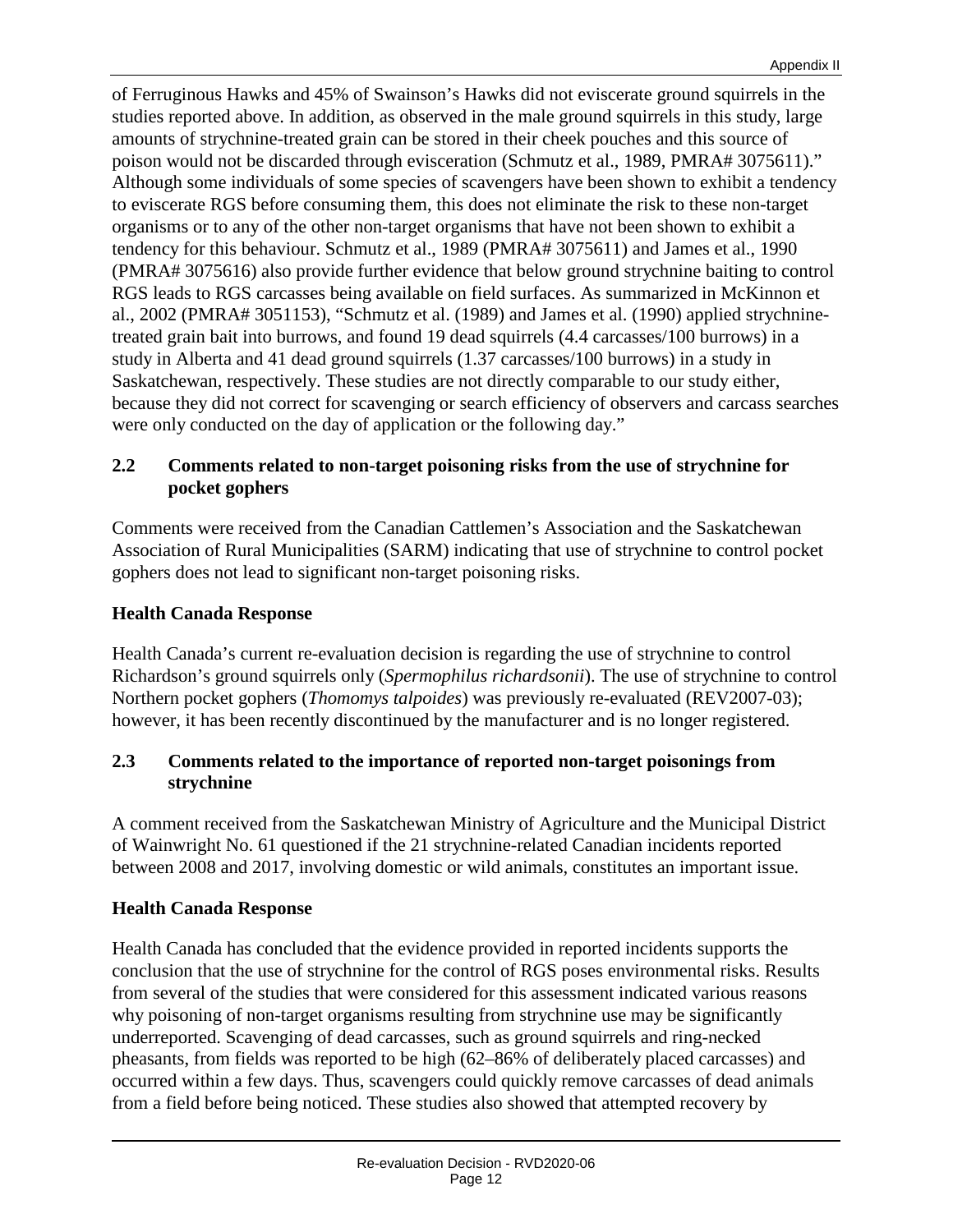researchers of deliberately placed carcasses in a field was low, indicating that many animal carcasses, if present in treated fields, may not be found and reported. Based on these findings, McKinnon et al., 2004 (PMRA# 3051152) estimated that thousands to tens of thousands of songbirds may be poisoned by strychnine each year that it is used. Proulx  $(2010)^6$  $(2010)^6$  had also discussed the potential for underestimation of non-target poisonings.

Therefore, based on the expected low search efficiency of people to retrieve carcasses (either during a planned research project or routine surveillance of treated fields by applicators) and high estimated scavenging rates by animals, it is possible that a large number of carcasses could go undetected, thus underestimating the impact of strychnine on non-target mortalities. These issues were also noted in the more recent study by Proulx  $(2010)^6$ .

#### **2.4 Comments related to the incorporation of integrated pest management strategies in the proposed re-evaluation decision**

Comments from the Saskatchewan Ministry of Agriculture suggested that the proposed reevaluation decision for strychnine use on Richardson's ground squirrels did not sufficiently consider the efforts of the Alberta and Saskatchewan provincial governments to implement RGS Stewardship Programs in 2011, which, among other things, attempted to promote the incorporation of IPM strategies to help control RGS.

#### **Health Canada Response**

Health Canada recognizes the efforts of the Alberta and Saskatchewan provincial governments to educate purchasers of strychnine about the merits and implementation of IPM strategies. Health Canada considered the information in the reports that were provided by the provinces and considered the levels of implementation of the various IPM methods. After considering all available information for this risk assessment, Health Canada determined that IPM strategies using strychnine were either not sufficiently effective or practical for strychnine users and, as a result, do not adequately mitigate the risk to non-target organisms from the use of strychnine to control RGS.

#### **2.5 Comment regarding development of Integrated Pest Management (IPM) Strategies**

A comment was received from Team Alberta, the Municipal District of Pincher Creek Agricultural Service Board and the Rural Municipalities of Alberta suggesting that Integrated IPM Strategies and adequate mitigation measures need to be researched and developed.

<span id="page-15-0"></span><sup>&</sup>lt;sup>6</sup> Proulx, G. 2010. Field Evidence of Non-Target and Secondary Poisoning by Strychnine and Chlorophacinone Used to Control Richardson's Ground Squirrels in Southwest Saskatchewan. Proceedings 9th Prairie Conservation and Endangered Species Conference, February 2010, Winnipeg, Manitoba. (PRVD2018-13, PMRA# 2733770).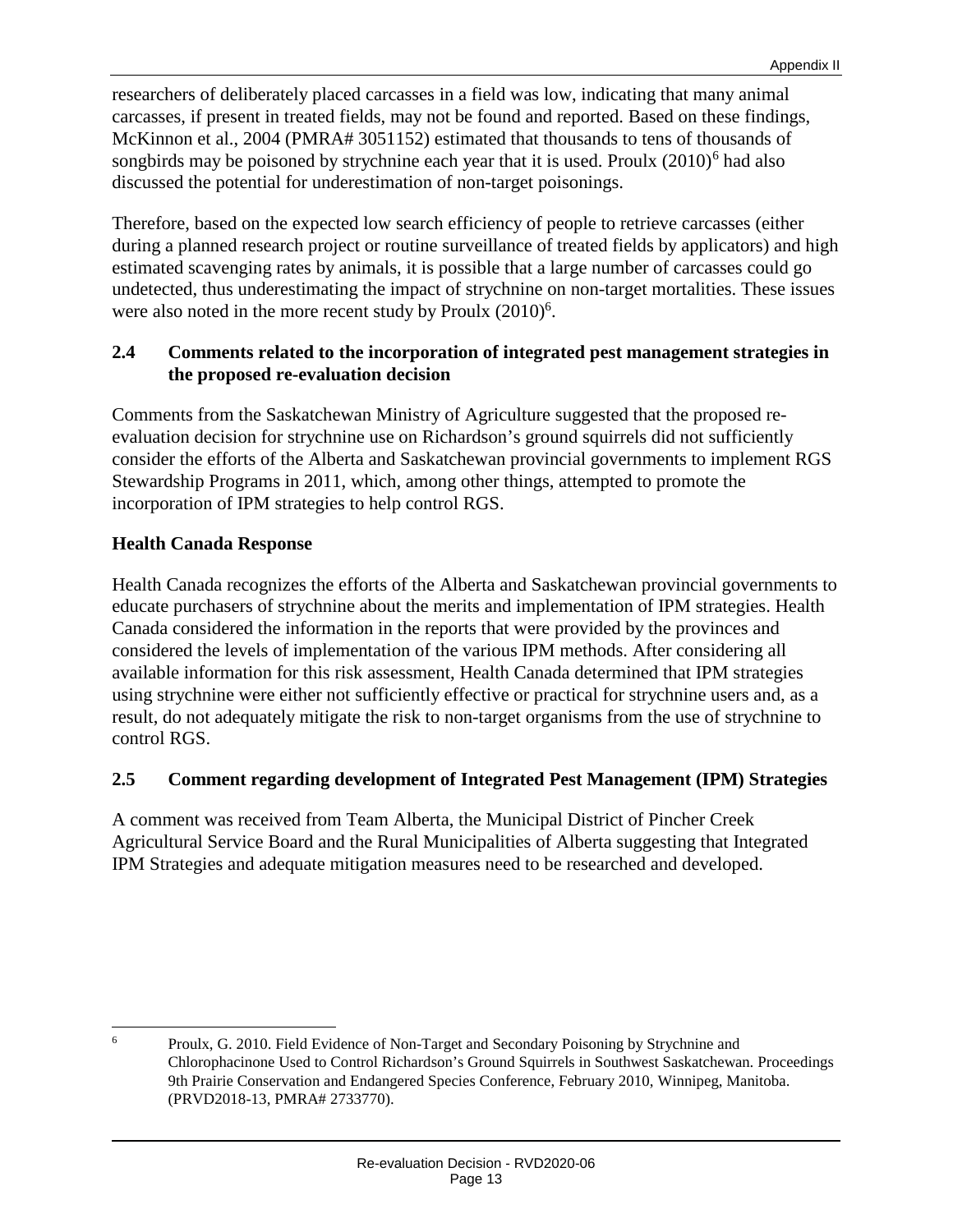#### **Health Canada Response**

PACR2005-08 and REV2007-03 considered the ongoing work being conducted by a national expert group to promote and develop a pest management strategy for the control of Richardson's ground squirrels. The Richardson's Ground Squirrel Integrated Pest Management Steering Committee consisted of experts from producers, industry, researchers, provincial governments and Health Canada. The work proposed by this committee was to investigate appropriate IPM strategies and potential mitigation measures for the use of strychnine for RGS. Continued use of strychnine to control RGS was allowed as work on the RGS pest management strategy was continuing. Reports provided as a result of the work conducted by this expert group were ultimately reviewed and considered for the re-evaluation of strychnine to control RGS (PRVD2018-13) and the final re-evaluation decision.

Considering all available information, it was determined that existing mitigation measures cannot adequately address the risks to non-target organisms. As a result, Health Canada has concluded that the environmental risks associated with the use of strychnine for the control of RGS were not shown to be acceptable when used according to label directions and that no further mitigation measures can be implemented that are feasible to users of the product.

#### **2.6 Comments regarding use of chlorophacinone as an alternative to strychnine**

**2.6.1 The Saskatchewan Cattleman's Association commented that chlorophacinone, suggested as an alternative to strychnine, has also been responsible for non-target species deaths.**

#### **Health Canada Response**

Health Canada acknowledges that chlorophacinone has also been shown to cause non-target poisoning when used to control RGS. All registered pesticides must be regularly re-evaluated by Health Canada to ensure that they continue to meet current health and environmental safety standards. The re-evaluation of chlorophacinone is scheduled to be initiated in 2021–2022.

**2.6.2 The Saskatchewan Ministry of Agriculture cited a paper by Elliott et al., 2016 (PMRA# 3075667) that stated that chlorophacinone and diphacinone tend to persist and accumulate in the body, which has led to widespread contamination of terrestrial predators and scavengers.**

#### **Health Canada Response**

The paper by Elliott et al., 2016 (PMRA# 3075667), that was cited by the Saskatchewan Ministry of Agriculture, focuses on second-generation anticoagulant rodenticides (SGARs). There are no SGARs registered to control RGS. Chlorophacinone is a first-generation anticoagulant rodenticide (FGAR) that is not as persistent or bioaccumulative as the SGARs. The quotation cited by the Saskatchewan Ministry of Agriculture regarding "their tendency to persist and accumulate in the body" that "has led to the widespread contamination of terrestrial predators and scavengers" has been misattributed to chlorophacinone and was actually referring to other uses of SGARs.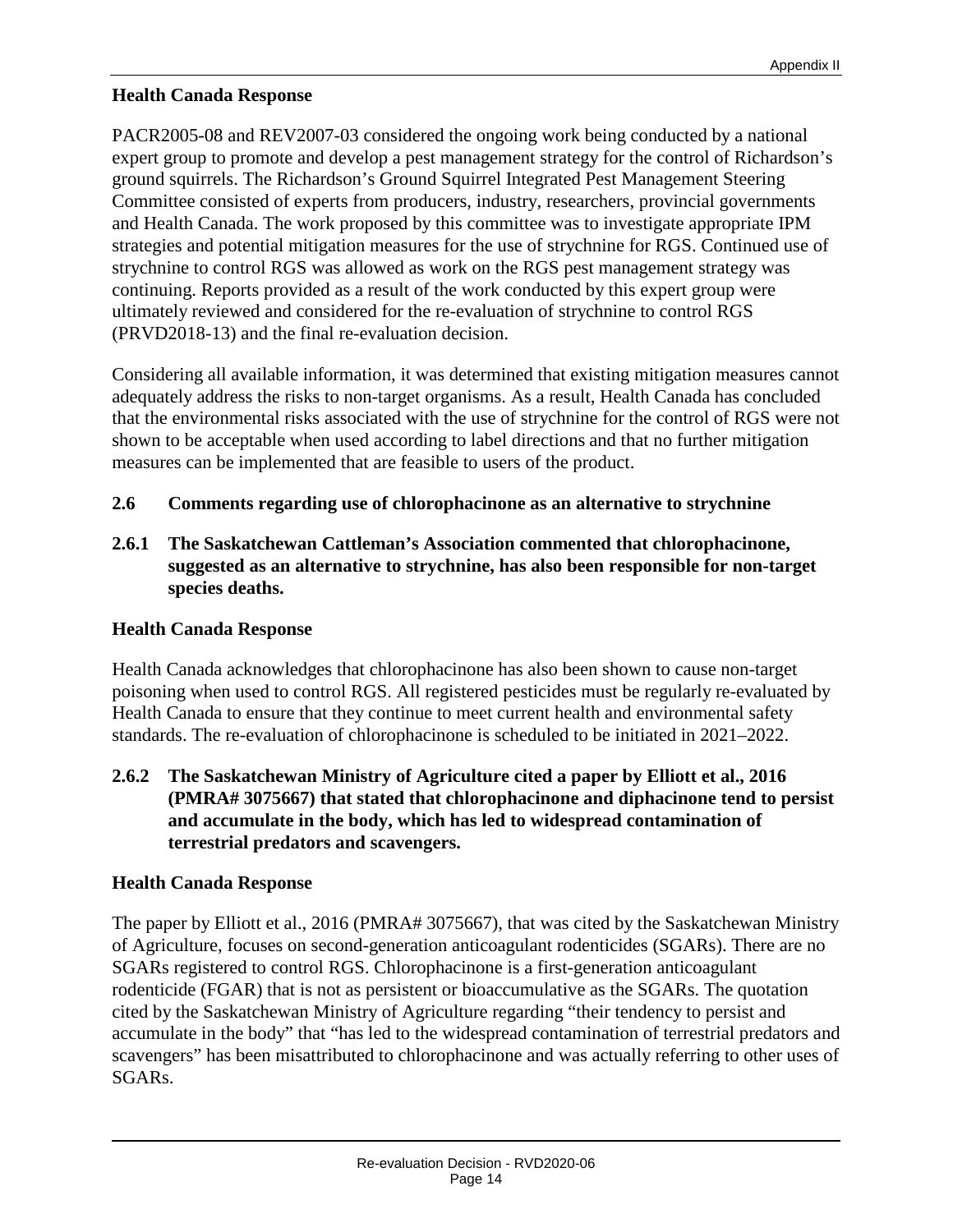Chlorophacinone is not mentioned in the Elliott et al., 2016 (PMRA# 3075667) paper. Diphacinone is also a FGAR and is not registered for use in Canada to control RGS. It is, therefore, not an alternative to strychnine.

#### **2.7 Comments regarding species at risk**

The Saskatchewan Ministry of Agriculture commented that the concern for species at risk is unwarranted as the current use restrictions on the label are adequate and these products are generally not used in areas where species at risk tend to frequent.

#### **Health Canada Response**

Species at risk such as the burrowing owl (*Athene cunicularia*) and the swift fox (*Vulpes velox*) are known to inhabit western prairies and grasslands and feed on various smaller animals such as RGS. The 2% Liquid Strychnine Concentrate label states that use of strychnine in any areas where species at risk are known to frequent is not permitted. Although species at risk are monitored by provincial authorities, some overlap may occur between fields where strychnine is being applied and areas where species at risk are expected to inhabit. The potential risk to all non-target species, including those designated as "at risk", were considered for this review using a weight-of-evidence approach. In other words, the potential risk to species at risk was only one of many factors that were considered for the final re-evaluation decision for strychnine use to control ground squirrels.

#### **2.8 Comment regarding the citation of James et al. (1990) in PRVD2018-13**

The Saskatchewan Ministry of Environment commented that Health Canada miscited James et al., 1990 (PMRA# 3075616) in PRVD2018-13 by writing "…strychnine-killed ground squirrels may have an impact on the health of owls."

#### **Health Canada Response**

James et al., 1990 (PMRA# 3075616) evaluated the potential impact of the use of strychninecoated grain to control RGS on breeding burrowing owls in southern Saskatchewan during 1988. The study found that adult owl survival, breeding success (percent of pairs producing at least one chick), number of chicks produced per successful nest or nest attempt, and chick weights were not significantly different between eight operationally poisoned and seven control pastures. However, the study also found that adult owl weights were significantly higher on the control pastures indicating a possible sublethal effect. Other potential sublethal effects were not investigated.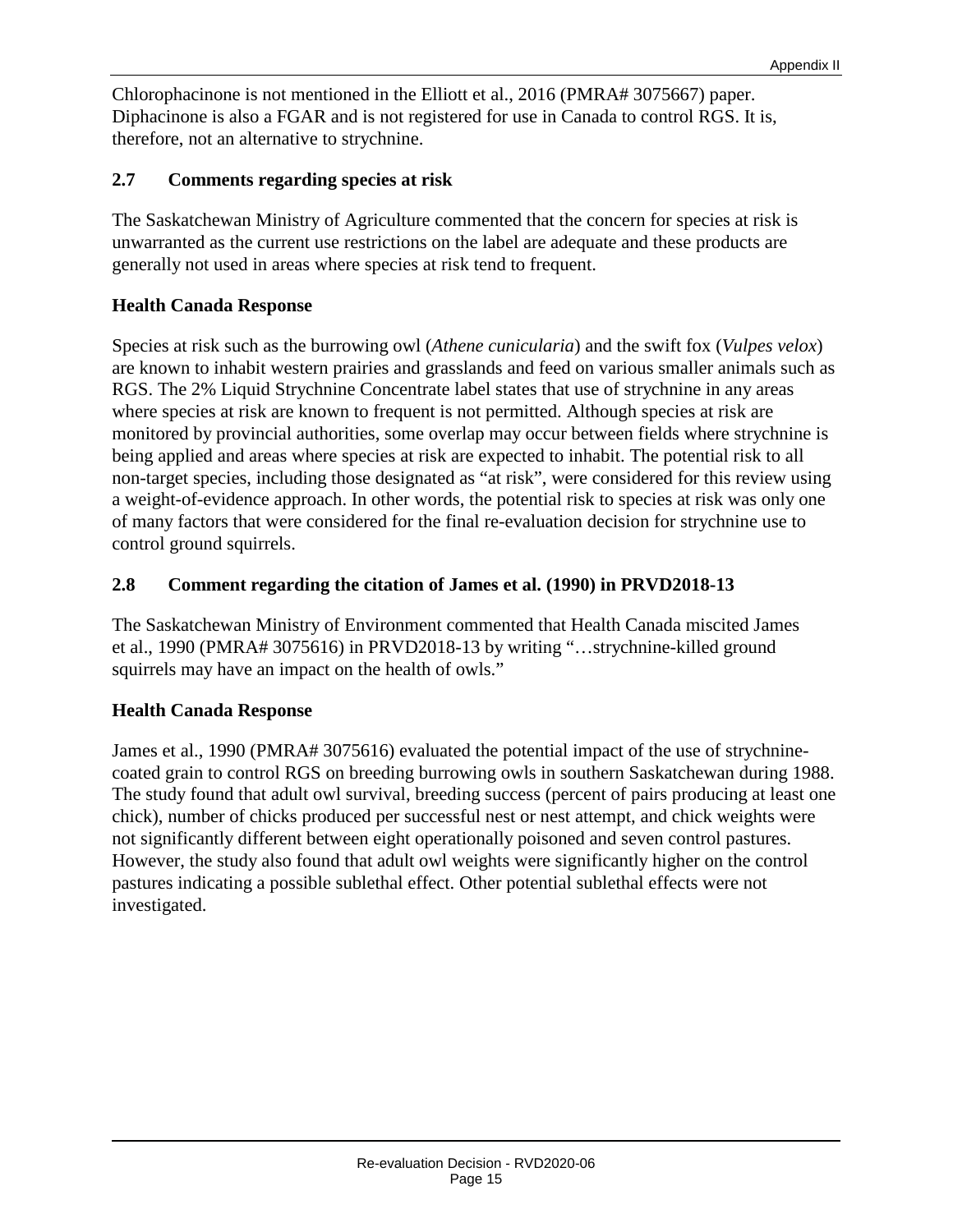Health Canada acknowledges that the conclusion based on James et al., 1990 (PMRA #3075616), as cited in PRVD2018-13, should be amended as follows (see **bold**): As burrowing owls nesting in agricultural fields may adopt a specialized diet centred on an abundance of poisoned ground squirrels (Moulten et al.  $2005<sup>7</sup>$  $2005<sup>7</sup>$  $2005<sup>7</sup>$ ) and considering that information indicates that the burrowing owl may also feed on dead animals (Coulombe, 19717 ), strychnine-killed ground squirrels may have an impact on the health of owls **in the longer term** (James et al., 1990).

#### **3.0 Comments Related to the Value Assessment**

#### **3.1 Comments relating to strychnine efficacy and lack of viable alternatives**

Comments were received from Saskatchewan Ministry of Agriculture, crop and livestock associations, municipalities, and farmers relating to how strychnine is the most effective means to control RGS. The alternatives and IPM strategies are ineffective, not available, impractical, or dangerous.

#### **Health Canada Response**

Health Canada acknowledges the value of strychnine to agricultural users because it is easy to use, cost effective and kills RGS in a single feeding. There are several registered alternatives to strychnine available to users and it is also recognized that the alternatives have their limitations. However, the primary mandate of Health Canada is to prevent unacceptable risk to individuals and the environment from the use of pest control products. The *Pest Control Products Act* requires that pesticides have acceptable risk in order to stay in the market. After a scientific review of available information, Health Canada has concluded that the environmental risks associated with the use of strychnine to control RGS were not shown to be acceptable.

#### **3.2 Comments relating to additional research into Richardson's ground squirrel control**

Comments were received from livestock associations and municipalities that more research is needed in developing a single feed anti-coagulant bait and IPM strategies.

#### **Health Canada Response**

Health Canada encourages grower groups to contact the registrants of potential alternative products, Agriculture and Agri-Food Canada (AAFC), and their provincial representatives to discuss the possibility of pursuing further research into RGS control.

#### **3.3 Comments relating to competitiveness with other countries**

Comments were received from crop and livestock associations indicating that growers need strychnine to manage RGS problems that threaten to damage crops and livestock in order to remain competitive with other countries.

<span id="page-18-0"></span> <sup>7</sup> Proulx, G. 2010. Field Evidence of Non-Target and Secondary Poisoning by Strychnine and Chlorophacinone Used to Control Richardson's Ground Squirrels in Southwest Saskatchewan. Proceedings 9th Prairie Conservation and Endangered Species Conference, February 2010, Winnipeg, Manitoba. (PRVD2018-13, PMRA# 2733770).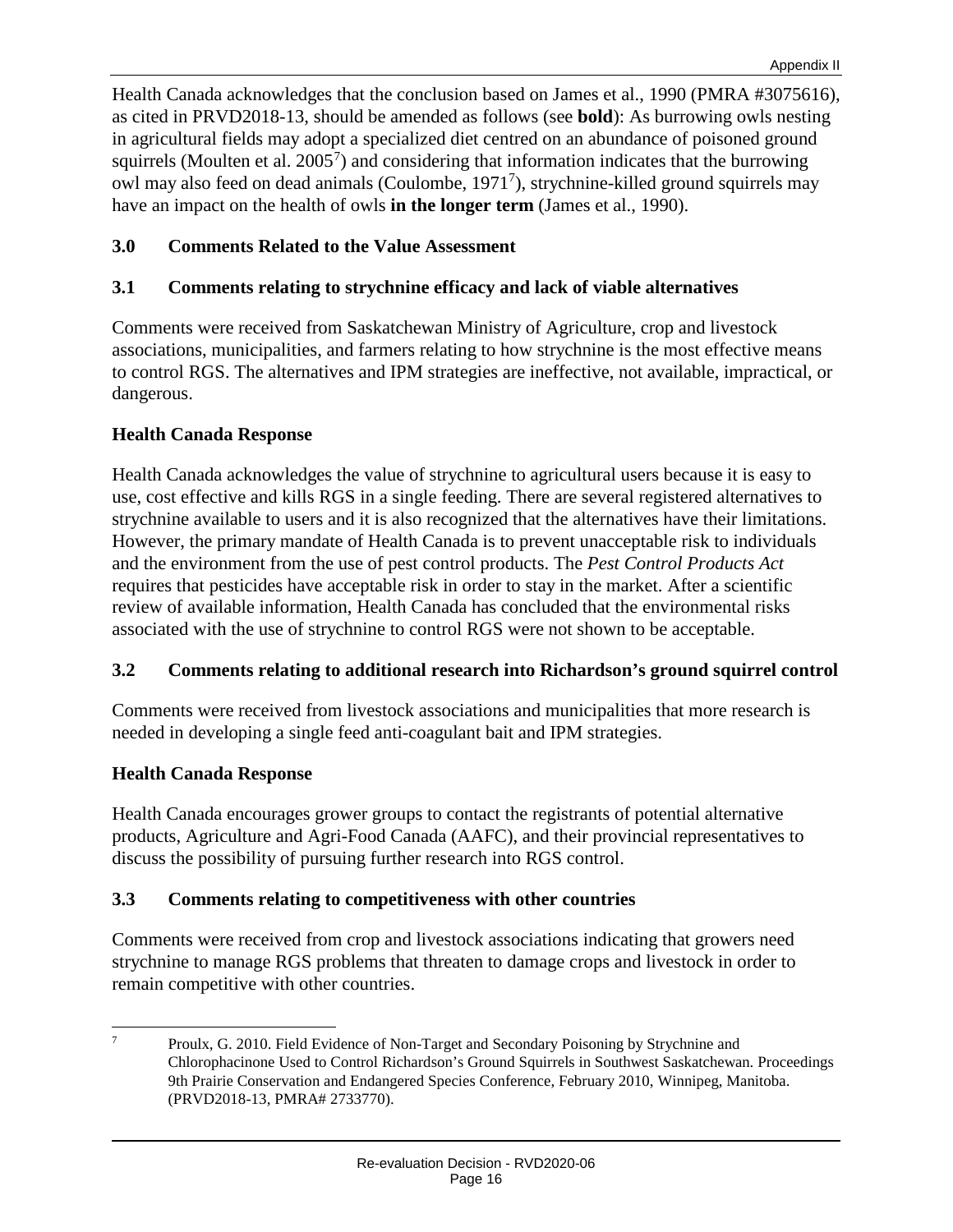#### **Health Canada Response**

Health Canada acknowledges the importance of producers being competitive with other countries and recognizes the need for pest control products that are effective, but do not pose unacceptable risks to human health or the environment.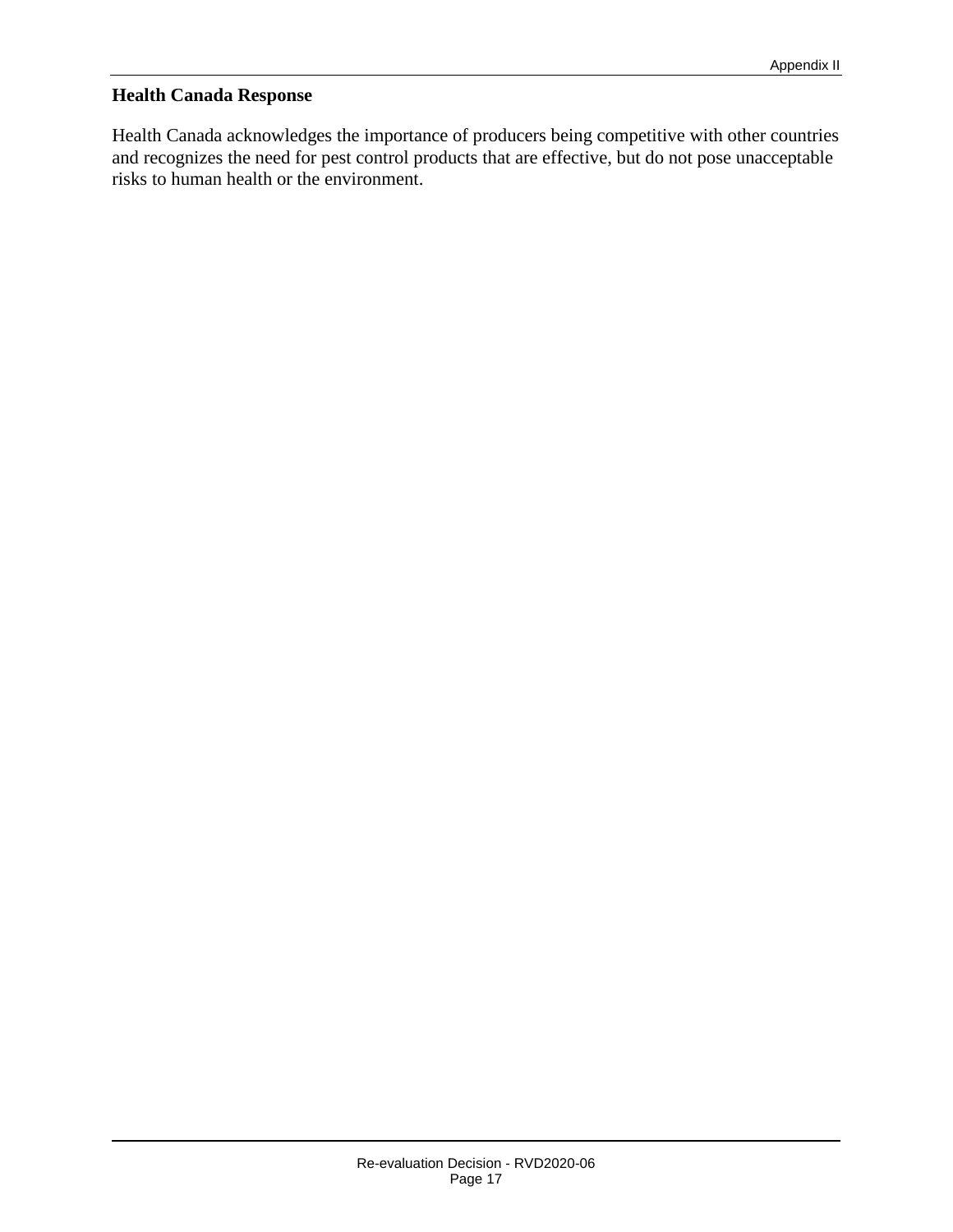# **Appendix III List of Respondents to PRVD2018-13**

List of respondents' affiliations in terms of comments submitted in response to PRVD2018-13.

| Category                       | <b>Respondent</b>                                                                                                      |
|--------------------------------|------------------------------------------------------------------------------------------------------------------------|
| Agricultural                   | Canadian Cattlemen's Association                                                                                       |
| Agricultural                   | <b>Saskatchewan Stock Growers</b>                                                                                      |
| Agricultural                   | Agricultural Producers Association of Saskatchewan                                                                     |
| Agricultural/Registrant        | Saskatchewan Association of Rural Municipalities                                                                       |
| Agricultural                   | The Association of Alberta Agricultural Fieldmen                                                                       |
| Agricultural                   | Team Alberta comprised of Alberta Barley, Alberta Canola, Alberta Pulse Growers and<br><b>Alberta Wheat Commission</b> |
| Agricultural                   | <b>Alberta Beef Producers</b>                                                                                          |
| Agricultural                   | <b>Canadian Canola Growers Association</b>                                                                             |
| Agricultural                   | Saskatchewan Cattlemen's Association                                                                                   |
| Agricultural                   | Grain Growers of Canada                                                                                                |
| Agricultural                   | Agricultural Service Board of Lethbridge                                                                               |
| Agricultural                   | Agricultural Service Board Special Area No. 4                                                                          |
| Municipal                      | Municipal District of Willow Creek Agricultural Service Board                                                          |
| Municipal                      | Municipal District of Bonnyville No. 87                                                                                |
| Municipal                      | Municipal District of Wainright No. 61 and its Agricultural Producers                                                  |
| Municipal                      | County of Warner No. 5                                                                                                 |
| Municipal                      | Municipal District of Pincher Creek Agricultural Service Board                                                         |
| Municipal                      | Municipal District of Wainwright No.61                                                                                 |
| Municipal                      | County of Vermilion River                                                                                              |
| Municipal                      | <b>Vulcan County</b>                                                                                                   |
| Municipal                      | County of Newell                                                                                                       |
| Municipal                      | Rural Municipalities of Alberta                                                                                        |
| Municipal                      | Lamont County, Agricultural Service Board                                                                              |
| Municipal                      | Wheatland County, Agricultural Service Board Chairman                                                                  |
| Government                     | Member of Parliament Battle River - Crowfoot                                                                           |
| Government                     | Saskatchewan Ministry of Agriculture                                                                                   |
| Non-government<br>organization | Animal Alliance of Canada                                                                                              |
| Non-government<br>organization | Wolf Awareness Inc.                                                                                                    |
| Non-government<br>organization | Humane Society International/Canada                                                                                    |
| Non-government<br>organization | Alberta Wilderness Association                                                                                         |
| Non-government<br>organization | University of Calgary                                                                                                  |
| General public                 | Members of the general public                                                                                          |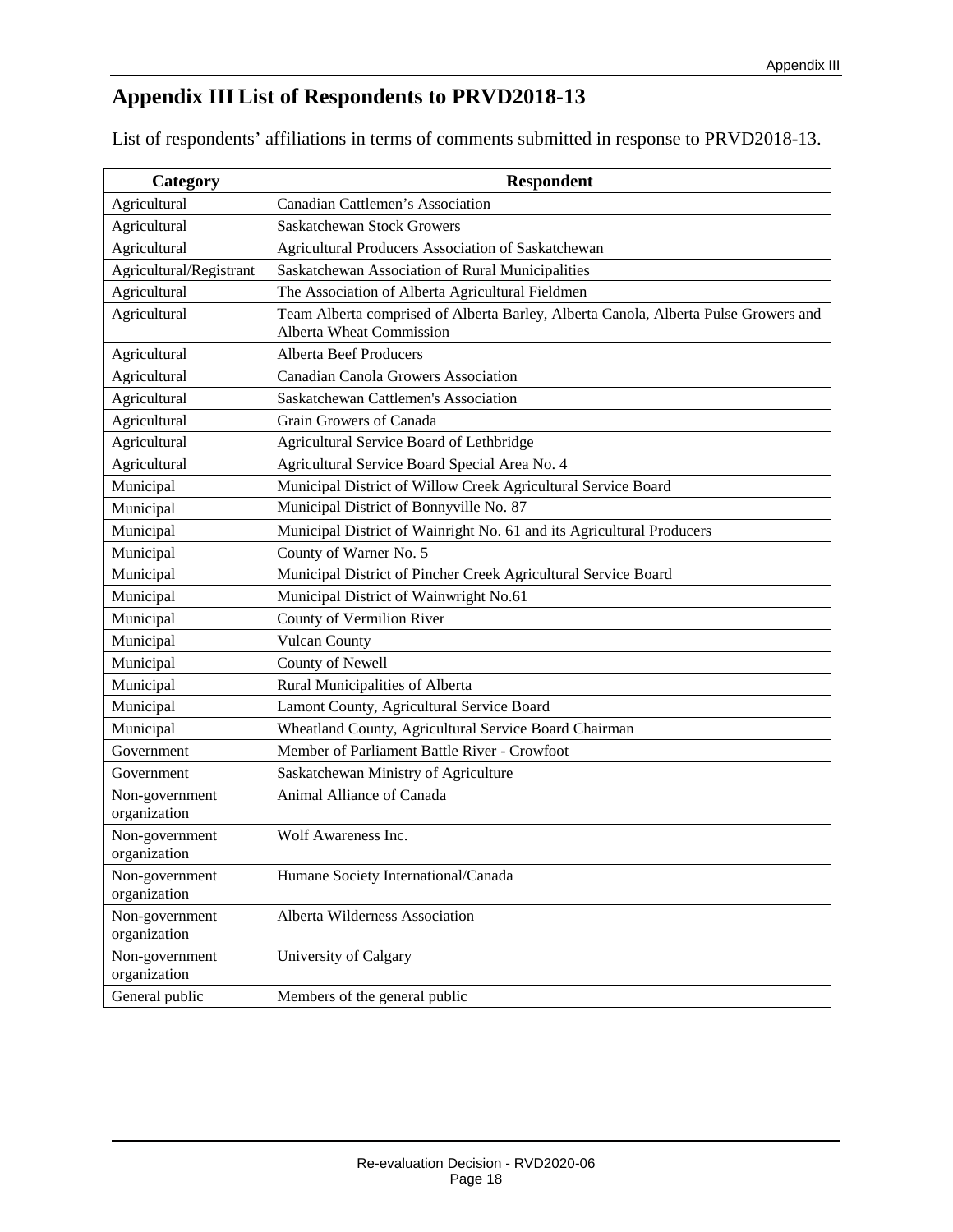## **Appendix IV References Considered Following Publication of PRVD2018-13**

Note that the following includes only references that were not previously considered in PRVD2018-13.

#### **A. Information Considered in the Updated Environmental Assessment**

#### **Additional Information Considered**

#### **Published Information**

| <b>PMRA</b>     | <b>Title</b>                                                                      |
|-----------------|-----------------------------------------------------------------------------------|
| <b>Document</b> |                                                                                   |
| <b>Number</b>   |                                                                                   |
| 3052704         | Bourne, J. B., Roy, L. D., Hiltz, M., Merrill, P. N., & Hoffmann, W. 2002.        |
|                 | Strychnine baits to control Richardson's ground squirrels: an old story, a new    |
|                 | twist. In Proceedings of the Vertebrate Pest Conference (Vol. 20, No. 20, pp. 11- |
|                 | 16).                                                                              |
| 3075611         | Schmutz, J. K., Rose, K. A., & Johnson, R. G. 1989. Hazards to raptors from       |
|                 | strychnine poisoned ground squirrels. <i>J. Raptor Res.</i> 23(4): 147-151.       |
| 3075616         | James, P. C., Fox, G. A., & Ethier, T. J. 1990. Is the operational use of         |
|                 | strychnine to control ground squirrels detrimental to burrowing owls?. J. Raptor  |
|                 | Res. 24(4): 120-123.                                                              |
| 3075652         | Marsh, R. E., Schmidt, R. H., & Howard, W. E. 1987. Secondary hazards to          |
|                 | coyotes of ground squirrels poisoned with 1080 or strychnine. Wildl. Soc. Bull.   |
|                 | 15: 380-385.                                                                      |
| 3075667         | Elliott, J. E., Rattner, B. A., Shore, R. F., & van den Brink, N. W. 2016. Paying |
|                 | the pipers: mitigating the impact of anticoagulant rodenticides on predators and  |
|                 | scavengers. <i>BioScience</i> 66: 401–407.                                        |

#### **Unpublished Information**

| <b>PMRA</b>     | <b>Title</b>                                                                  |
|-----------------|-------------------------------------------------------------------------------|
| <b>Document</b> |                                                                               |
| <b>Number</b>   |                                                                               |
| 3027442         | Tansey, J. A. 2019. Evaluation of Strychnine Baiting on Richardson's Ground   |
|                 | Squirrel, <i>Urocitellus richardsonii</i> , Control and Effects on Non-Target |
|                 | Organisms. Saskatchewan Ministry of Agriculture. 26 pages.                    |
| 3051149         | McKinnon, D., Wilk, C., & Mineau, P. 2001. Potential for primary poisoning of |
|                 | non-target species from the use of strychnine-treated wheat bait to control   |
|                 | Richardson's Ground Squirrels. Unpublished Report.                            |